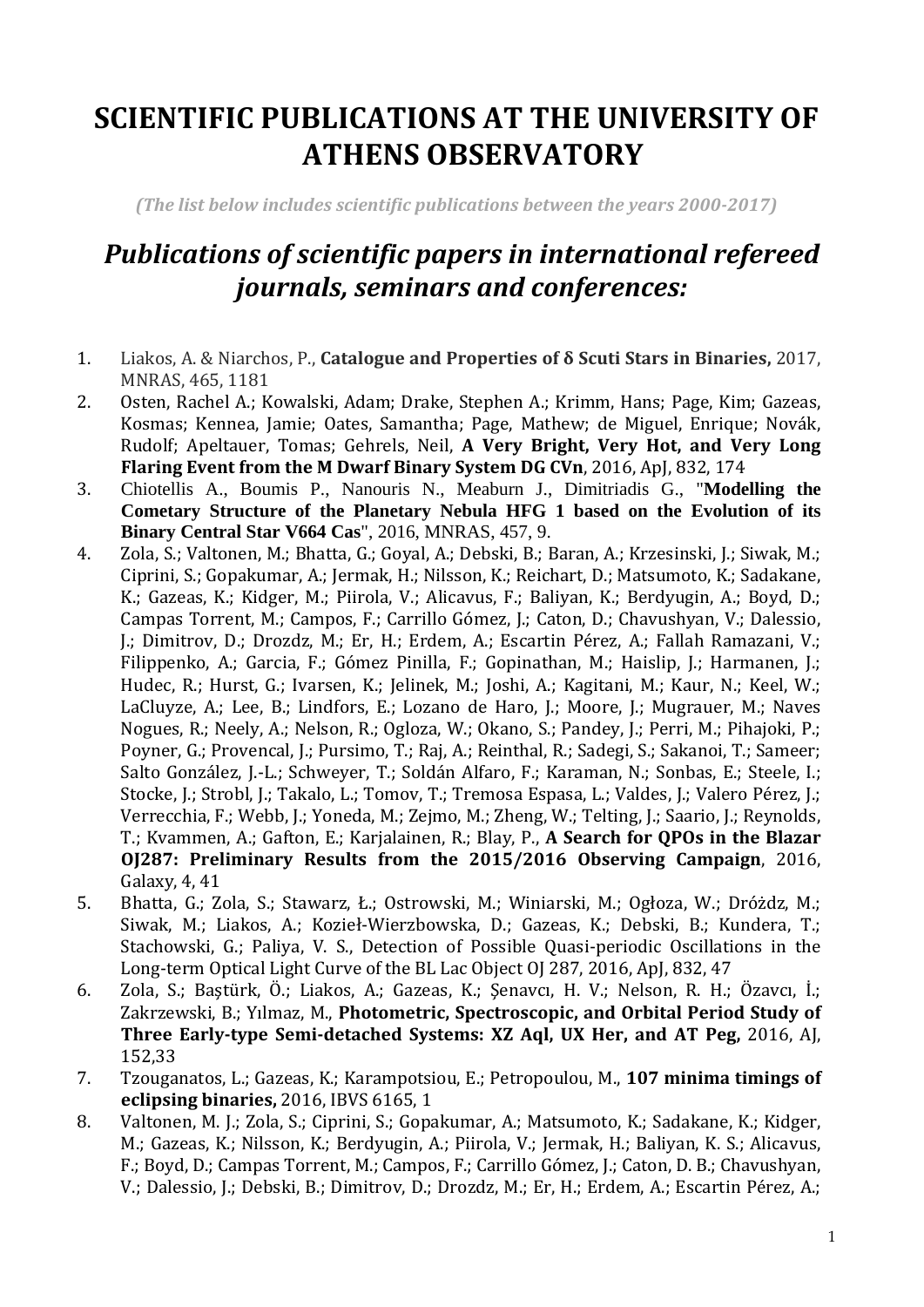Fallah Ramazani, V.; Filippenko, A. V.; Ganesh, S.; Garcia, F.; Gómez Pinilla, F.; Gopinathan, M.; Haislip, J. B.; Hudec, R.; Hurst, G.; Ivarsen, K. M.; Jelinek, M.; Joshi, A.; Kagitani, M.; Kaur, N.; Keel, W. C.; LaCluyze, A. P.; Lee, B. C.; Lindfors, E.; Lozano de Haro, J.; Moore, J. P.; Mugrauer, M.; Naves Nogues, R.; Neely, A. W.; Nelson, R. H.; Ogloza, W.; Okano, S.; Pandey, J. C.; Perri, M.; Pihajoki, P.; Poyner, G.; Provencal, J.; Pursimo, T.; Raj, A.; Reichart, D. E.; Reinthal, R.; Sadegi, S.; Sakanoi, T.; Salto González, J.-L.; Sameer; Schweyer, T.; Siwak, M.; Soldán Alfaro, F. C.; Sonbas, E.; Steele, I.; Stocke, J. T.; Strobl, J.; Takalo, L. O.; Tomov, T.; Tremosa Espasa, L.; Valdes, J. R.; Valero Pérez, J.; Verrecchia, F.; Webb, J. R.; Yoneda, M.; Zejmo, M.; Zheng, W.; Telting, J.; Saario, J.; Reynolds, T.; Kvammen, A.; Gafton, E.; Karjalainen, R.; Harmanen, J.; Blay, P., **Primary Black Hole Spin in OJ 287 as Determined by the General Relativity Centenary Flare**, 2016, ApJ, 819L, 37

- 9. Karampotsiou, E.; Gazeas, K.; Petropoulou, M.; Tzouganatos, L., **106 minima timings of eclipsing binaries,** 2016, IBVS 6158, 1
- 10. Liakos, A., Dakanalis, I., Niarchos, P., **Reports on new discoveries: USNO-A2.0 1125- 16060074, USNO-A2.0 1125-16097188,** 2015, IBVS, 6200, 3
- 11. Liakos, A. & Nanouris, N., **Reports on new discoveries: NOMAD1 1609- 0153378, NOMAD1 1609-0153459 ,**2015, IBVS, 6200, 4
- 12. Basturk, O., Zola, S., Liakos, A., et al., **The Absolute Parameters of The Detached Eclipsing Binary V482 Per,** 2015, NewA, 41, 42
- 13. Baştürk, Ö.; Zola, S.; Liakos, A.; Nelson, R. H.; Gazeas, K.; Özavcı, İ.; Yılmaz, M.; Şenavcı, H. V.; Zakrzewski, B., **The absolute parameters of the detached eclipsing binary V482 Per**, 2015, NewA, 41, 42
- 14. Gazeas, K., **Reports on New Discoveries**, 2015, IBVS 6200, 8
- 15. Gazeas, K., **Observations of variables**, 2015, IBVS 6199, 3
- 16. Petropoulou, M.; Gazeas, K.; Tzouganatos, L.; Karampotsiou, E., **110 minima timings of eclipsing binaries,** 2015, IBVS 6153, 1
- 17. Karampotsiou, E.; Gazeas, K., **Reports on New Discoveries**, 2015, IBVS 6200, 7
- 18. Gazeas, K.; Karampotsiou, E., **Reports on New Discoveries**, 2015, IBVS 6200, 6
- 19. Gazeas, K.; Iliopoulos, I., **Reports on New Discoveries**, 2014, IBVS 6200, 5
- 20. Liakos, A. & Niarchos, P., **Reports on new discoveries: GSC 1025-0798, GSC 4835- 1716,** 2014, Information Bulletin on Variable Stars, 6100, 19
- 21. Liakos, A. & Niarchos, P., **Reports on new discoveries: GSC 0445-0903, GSC 2680- 1387, GSC 2816-2000, GSC 3802-1680, GSC 4320-1033, USNO-A2.0 0975- 04711370, USNO-A2.0 1050-17346460, USNO-A2.0 1350-04394387**, 2014, IBVS, 6100, 20
- 22. Liakos, A. & Niarchos, P., **Observations on variables: GSC 3159-1188,** 2014, IBVS, 6099, 12
- 23. Zola, S., Senavci, H. V., Liakos, A., Nelson, R. H., Zakrzewski, B., **Spectroscopic and photometric analysis of three detached binary systems: AP And, VZ Cep and V881 Per,** 2014, MNRAS, 437, 3718
- 24. Arlot, J.-E. et al. (Liakos, A. co-author), **The PHEMU09 catalogue and astrometric results of the observations of the mutual occultations and eclipses of the Galilean satellites of Jupiter made in 2009,** 2014, A&A, 572, 120
- 25. Liakos, A. & Cagas, P., **First frequency analysis for three new members of the group of eclipsing binaries with a pulsating component,** 2014, ApSS, 353, 559
- 26. Liakos A., Gazeas K., Nanouris N., "**105 minima timings of eclipsing binaries**", 2014, IBVS, 6095, 1
- 27. Liakos, A. & Niarchos, P., **The oEA stars QY Aql, BW Del, TZ Dra, BO Her and RR Lep: Photometric analysis, frequency search and evolutionary status**, 2013, ApSS, 341, 123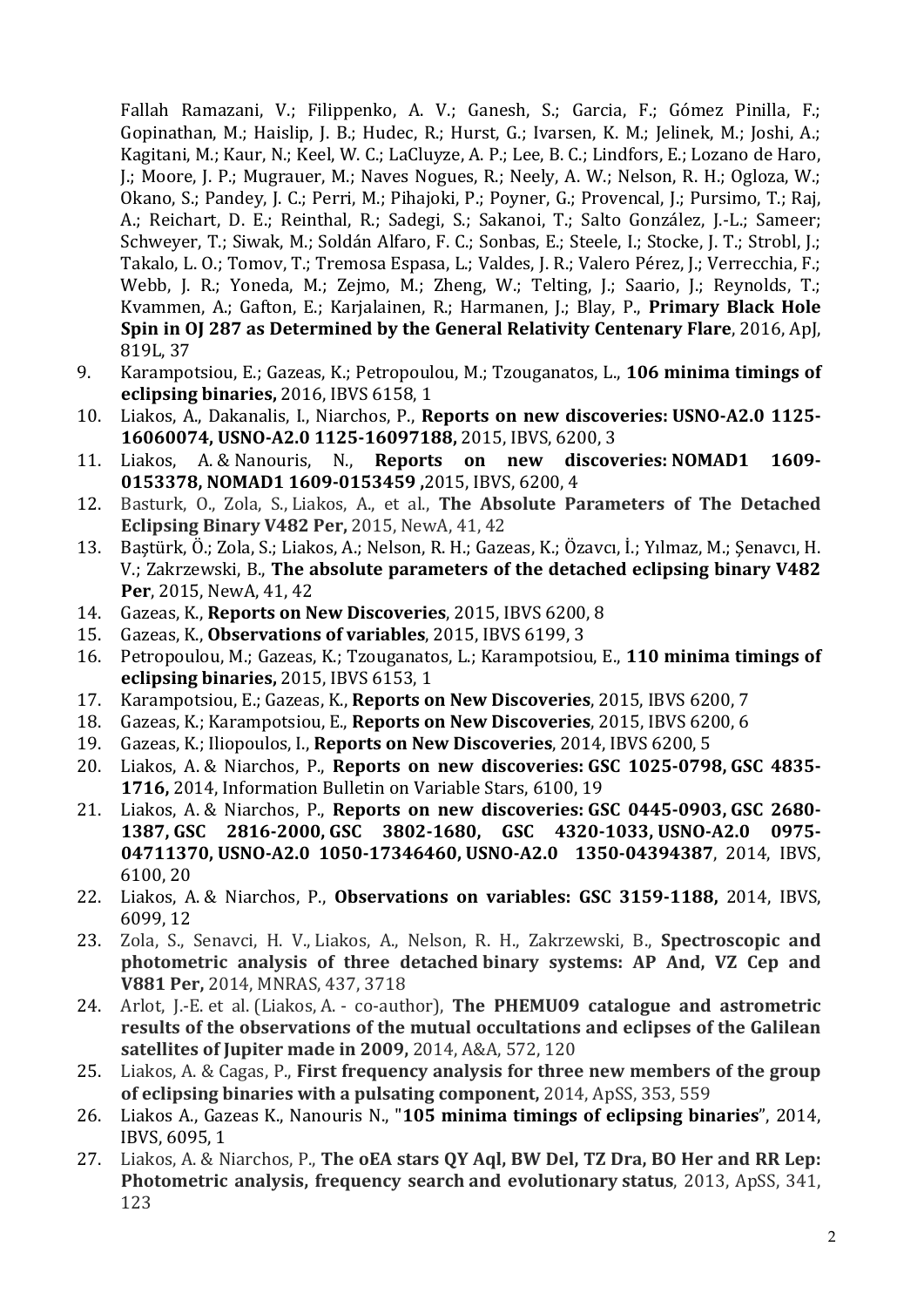- 28. Pihajoki, P., Valtonen, M., Zola, S., Liakos, A. et al., **Precursor flares in OJ 287,** 2013, ApJ, 764, 5
- 29. Soydugan, F., Soydugan, E., Kanvermez, C., Liakos, A., **Nature of oscillating semidetached eclipsing binary system IO Ursae Majoris,** 2013, MNRAS, 432, 3278
- 30. Christou, A. et al. (Liakos, A. co-author), **The occultation of HIP 107302 by Jupiter,** 2013, A&A, 556, 118
- 31. Liakos, A. & Niarchos, P., **Discovery of Three New W UMa Stars,** 2012, Peremennye Zvezdy Prilozhenie, 12, 2
- 32. Gałan, C.; Mikołajewski, M.; Tomov, T.; Graczyk, D.; Apostolovska, G.; Barzova, I.; Bellas-Velidis, I.; Bilkina, B.; Blake, R. M.; Bolton, C. T.; and 80 coauthors (Gazeas, K. as a coauthor), "**International observational campaigns of the last two eclipses in EE Cephei: 2003 and 2008/9**", 2012, A&A, 544, 53
- 33. Liakos, A., Niarchos, P., Budding, E., **A fresh insight on the evolutionary status and third body hypothesis of the eclipsing binaries AD And, AL Cam and V338 Her,** 2012, A&A, 539, 129
- 34. Liakos, A., Niarchos, P., Soydugan, E., Zasche, P., **Survey for δ Sct components in eclipsing binaries and new correlations between pulsation frequency and fundamental stellar characteristics,** 2012, MNRAS, 422, 1250
- 35. Liakos, A. & Niarchos, P., **A photometric study of the neglected eclipsing binaries: V405 Cep, V948 Her, KR Mon and UZ Sge** , 2012, NewA, 17, 634
- 36. Liakos, A. & Niarchos, P., **A new photometric and spectroscopic study of the eclipsing binaries CC Her and CM Lac: Physical parameters and evolutionary status,** 2012, ApSS, 340, 281
- 37. Stępień, K.; Gazeas, K., "**Evolution of Low Mass Contact Binaries**", 2012, AcA, 62, 153
- 38. Liakos, A. & Niarchos, P., **New multicolour CCD photometric analysis of BI CMi,** 2011, IBVS, 5967, 1
- 39. Liakos, A. & Niarchos, P., **Frequency analysis of five short periodic pulsators,** 2011, CoAst, 162, 51
- 40. Liakos, A., Zasche, P., Niarchos, P., **A comprehensive study of six Algol type binaries,** 2011, NewA, 16, 530
- 41. Liakos, A., Bonfini, P., Niarchos, P., Hatzidimitriou, D., **Photometry and spectroscopy of GSC 4589-2999,** 2011, AN, 332, 602
- 42. Liakos, A. & Niarchos, P., **New pulsation analysis of the oscillating eclipsing binary BG Peg,** 2011, CoAst, 162, 73
- 43. Liakos, A. & Niarchos, P., **CCD times of minima of eclipsing binaries and maxima of pulsating stars,** 2011, Information Bulletin on Variable Stars, 5990, 1
- 44. Liakos, A. & Niarchos, P., **Observations on variables: GSC 3802-1986,** 2011, Information Bulletin on Variable Stars, 5999, 5
- 45. Liakos, A. & Niarchos, P., **Reports on new discoveries: GSC 1270-0926, GSC 4372- 0831, USNO-A2.0 1350-16136263,** 2011, IBVS, 5998, 7
- 46. Liakos, A. & Niarchos, P., **Discovery of four new variables,** 2011, Peremennye Zvezdy Prilozhenie, 11, 2
- 47. Liakos, A. & Niarchos, P., **Reports on new discoveries: USNO-A2.0 0975-04721840 ,** 2011, Information Bulletin on Variable Stars, 5998, 8
- 48. Liakos, A. & Niarchos, P., **Discovery of three W UMa type eclipsing binaries,** 2011, Peremennye Zvezdy Prilozhenie, 11, 26
- 49. Liakos, A. & Niarchos, P., **Times of minima of eclipsing binaries and times of maxima of pulsating stars,** 2011, Information Bulletin on Variable Stars, 6005, 1
- 50. Liakos, A. & Niarchos, P., **Observations on variables: TU UMa,** 2011, Information Bulletin on Variable Stars, 6099, 1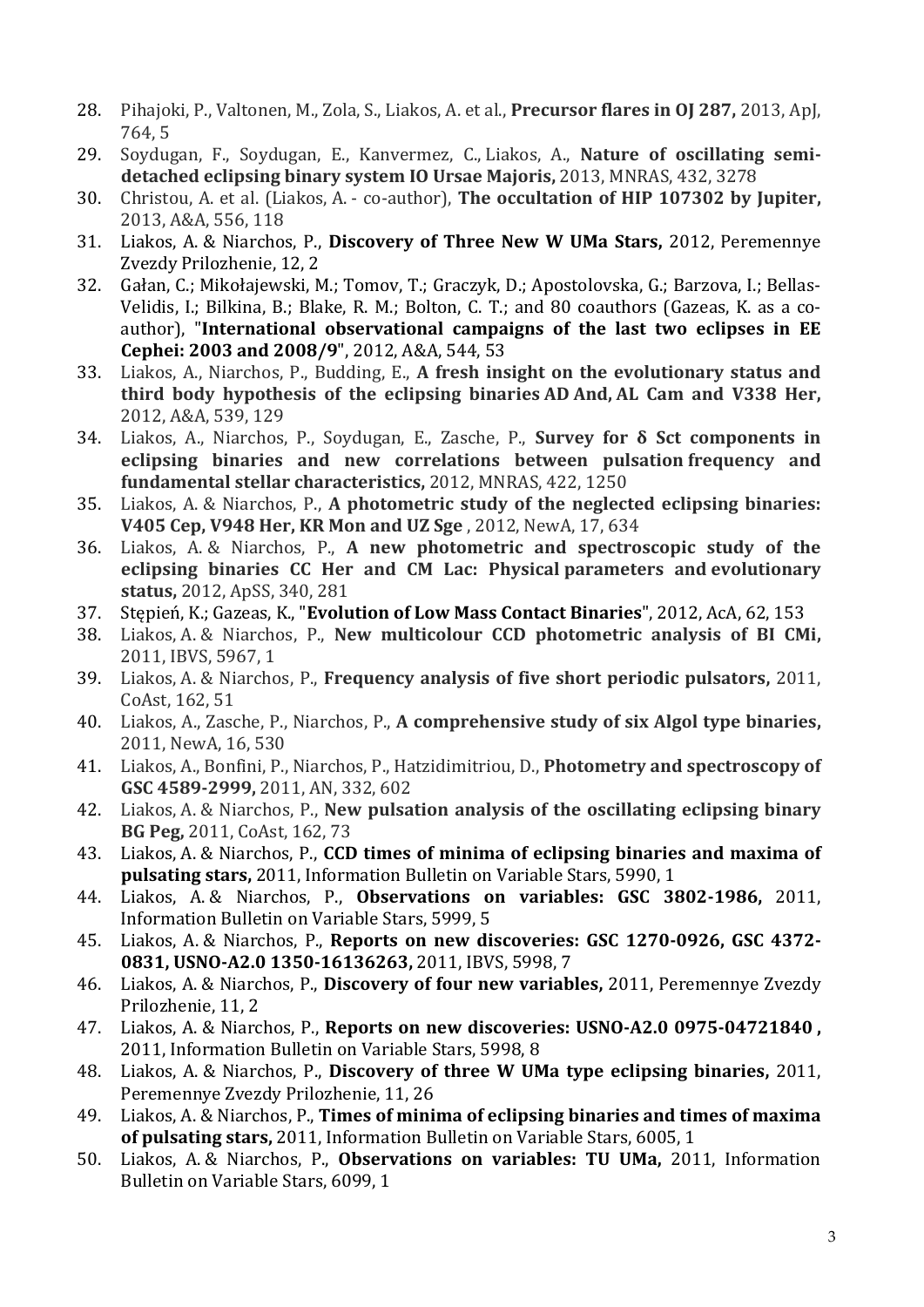- 51. Liakos, A. & Niarchos, P., **Reports on new discoveries: GSC 3332-0388, GSC 3987- 1298, USNO-A2.0 1275-01165814,** 2011, IBVS, 6100, 2
- 52. Liakos, A. & Niarchos, P., **Photometric Elements for five newly discovered variable stars,** 2010, Peremennye Zvezdy Prilozhenie, 10, 9
- 53. Liakos, A. & Niarchos, P., **Reports on new discoveries: GSC 4559-2536,** 2010, Information Bulletin on Variable Stars, 5998, 2
- 54. Liakos, A. & Niarchos, P., **Observations on variables: GSC 0199-2035,**  2010, Information Bulletin on Variable Stars, 5999, 2
- 55. Liakos, A. & Niarchos, P., **CCD times of minima of several eclipsing binaries,**  2010, Information Bulletin on Variable Stars, 5943, 1
- 56. Liakos, A. & Niarchos, P., **CCD times of minima of eclipsing binaries and maxima of pulsating stars** , 2010, Information Bulletin on Variable Stars, 5958, 1
- 57. Liakos, A. & Niarchos, P., **Reports on new discoveries: 2MASS J20275736+2453029**, 2010, Information Bulletin on Variable Stars, 5998, 3
- 58. Liakos, A. & Niarchos, P., **Reports on new discoveries: GSC 3208-2644, GSC 3164- 1558, GSC 3164-1517,** 2010, Information Bulletin on Variable Stars, 5998, 4
- 59. Liakos, A. & Niarchos, P., **Observations on variables: GSC 3208-1986,** 2010, Information Bulletin on Variable Stars, 5999, 3
- 60. Liakos, A. & Niarchos, P., **Reports on new discoveries: USNO-A2.0 1350-16144088, GSC 0198-2061,** 2010, Information Bulletin on Variable Stars, 5998, 6
- 61. Saesen, S. et al. (Liakos, A. co-author), **Photometric multi-site campaign on the open cluster NGC 884 I. Detection of the variable stars,** 2010, A&A, 515, 16
- 62. Saesen, S.; Pigulski, A.; Carrier, F.; Michalska, G.; Aerts, C.; De Ridder, J.; Briquet, M.; Handler, G.; Kolaczkowski, Z.; Acke, B.; and 64 coauthors (Gazeas, K., Liakos, A., Niarchos P. as a co-authors), "**Towards ensemble asteroseismology of the young open clusters Chi Persei and NGC 6910**", 2010, AN, 331, 1080
- 63. Zola, S.; Gazeas, K.; Kreiner, J. M.; Ogloza, W.; Siwak, M.; Koziel-Wierzbowska, D.; Winiarski, M., "**Physical parameters of components in close binary systems - VII**", 2010, MNRAS, 408, 464
- 64. Andronov, I.L., Antoniuk, K.A., Baklanov, A.V., Breus, V.V., Burwitz, V., Chinarova, L.L., Chochol, D., Dubovsky, P.A., Han, W., Hegedus, T., et al. (Liakos, A. - co-author), **"Inter-Longitude Astronomy" (ILA) Project: Current highlights and perspectives. I. Magnetic VS. Non-Magnetic interacting binary stars,** 2010, Proceedings of the conference: *Variable Stars-2010*, Aug. 2010, Odessa, Ukraine, Odessa Astronomical Publications, 23, 8
- 65. Conidis, G.J.; Gazeas, K.D.; Capobianco, C.C.; Ogloza, W., "**Photometric and Spectroscopic Study of the Delta Scuti Stars FH Cam, CU CVn and CC Lyn**", 2010, CoAst, 161, 23
- 66. Villforth, C.; Nilsson, K.; Heidt, J.; Takalo, L. O.; Pursimo, T.; Berdyugin, A.; Lindfors, E.; Pasanen, M.; Winiarski, M.; Drozdz, M.; and 38 coauthors (Gazeas, K. as a co-author), "**Variability and stability in blazar jets on time-scales of years: optical polarization monitoring of OJ 287 in 2005-2009**", 2010, MNRAS, 402, 2087
- 67. Kato, Taichi; Imada, Akira; Uemura, Makoto; Nogami, Daisaku; Maehara, Hiroyuki; Ishioka, Ryoko; Baba, Hajime; Matsumoto, Katsura; Iwamatsu, Hidetoshi; Kubota, Kaori; and 128 coauthors (Gazeas, K. as a co-author), "**Survey of Period Variations of Superhumps in SU UMa-Type Dwarf Novae**", 2009, PASJ, 61, 395
- 68. Ulas, B., Niarchos, P., Lampens, P., Liakos, A., **The Algol type eclipsing binaries RW CrB and VZ Leo: New RI photometric study and search for pulsations,** 2009, ApSS, 319, 55
- 69. Christou, A. et al. (Liakos, A. co-author), **Observational detection of eight mutual eclipses and occultations between the satellites of Uranus,** 2009, A&A, 497, 589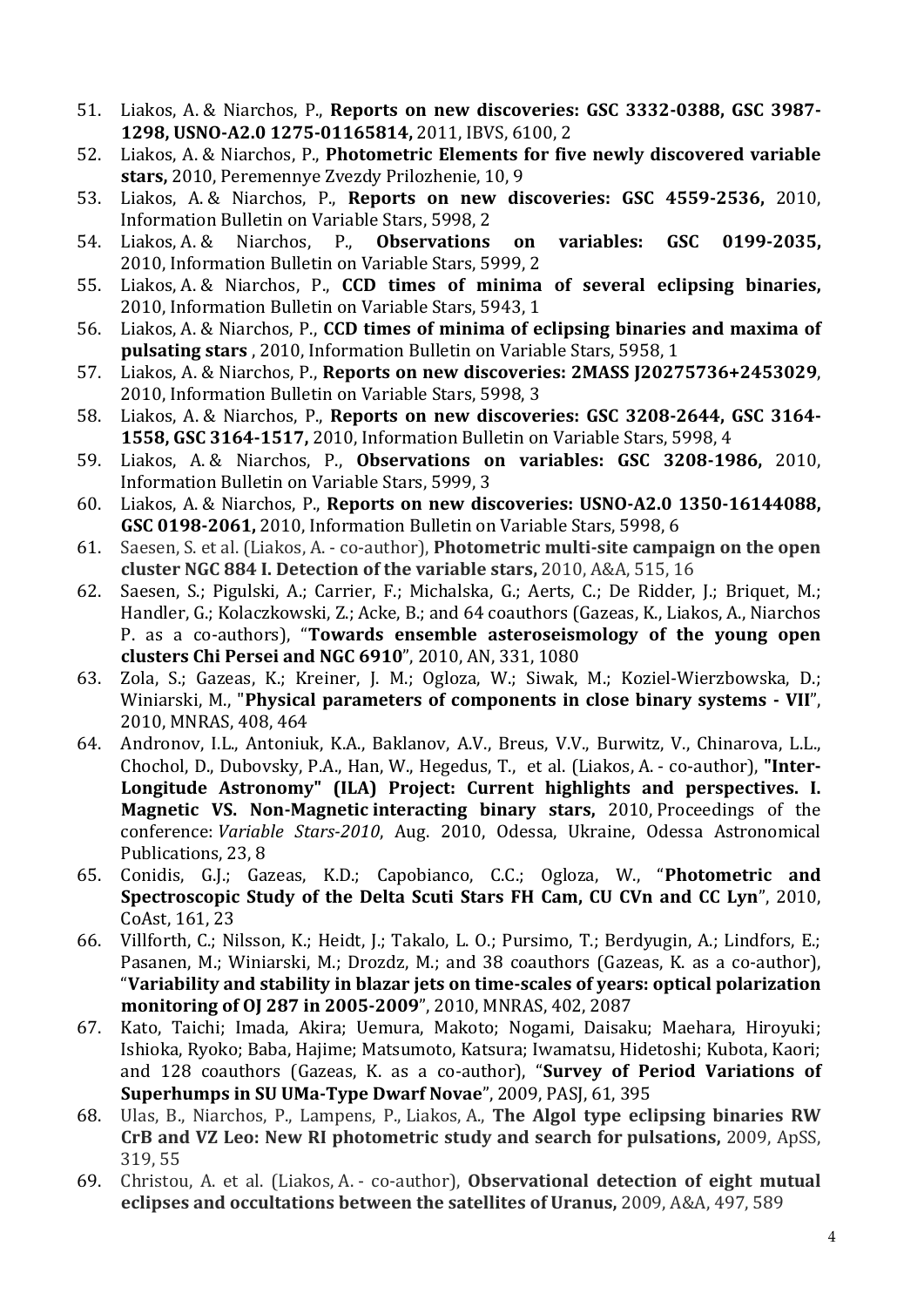- 70. Liakos, A. & Niarchos, P., **Observations of candidate oscillating eclipsing binaries and two newly discovered pulsating variables,** 2009, CoAst, 160, 2
- 71. Zasche, P., Wolf, M., Hartkopf, W. I., Svoboda, P., Uhlař, R., Liakos, A., Gazeas, K., **A catalog of visual double and multiple stars with eclipsing components,** 2009, AJ, 138, 664
- 72. Gazeas, K.; Liakos, A.; Niarchos, P., "**DD Mon and XY UMa: CCD Photometry and modelling of two close binary systems with solar-type components**", 2009, arXiv, 0910, 2911
- 73. Liakos, A. & Niarchos, P., **148 CCD times of minima of 47 eclipsing binaries,** 2009, Information Bulletin on Variable Stars, 5897, 1
- 74. Liakos, A. & Niarchos, P., **Reports on new discoveries: GSC 1626-1303,** 2009, Information Bulletin on Variable Stars, 5998, 1
- 75. Zasche, P., Wolf, M., Hartkopf, W. I., Svoboda, P., Uhlař, R., Liakos, A., Gazeas, K., "**A Catalog of Visual Double and Multiple Stars With Eclipsing Components**", 2009, AJ, 138, 664
- 76. Valtonen, M. J., Nilsson, K., Villforth, C., Lehto, H. J., Takalo, L. O., Lindfors, E., Sillanpää, A., Hentunen, V.-P., Mikkola, S., , Zola, S., Drozdz M., Koziel D., Ogloza W., Kurpinska-Winiarska M., Siwak M., Winiarski M., Heidt J., Kidger M., Pursimo T., Wu J.-H., Zhou X., Sadakane K., Marchev D., Nissinen M., Niarchos P., Liakos A., Gazeas K., Dogru S., Poyner G., Dietrich M., Assef R., Atlee D., Bird J., DePoy D., Eastman J., Peeples M., Prieto J., Watson L., Yee J., Mattingly A. and Ohlert J., "**Tidally Induced Outbursts in OJ 287 during 2005-2008**", 2009, ApJ, 698, 781
- 77. Gazeas, K. D., "**Physical parameters of contact binaries through 2-D and 3-D correlation diagrams**", 2009, CoAst, 159, 129
- 78. Manimanis, V., Vamvatira-Nakou, C., Niarchos, P., "**Near-contact binaries among short-period Algols: the case of BF Velorum with a pulsating component**", 2009, Ap&SS 323, 115
- 79. Zasche P., Liakos A., Wolf M., Niarchos P., Gazeas K., "**Period changes in six contact binaries: WZ And, V803 Aql, DF Hya, PY Lyr, FZ Ori and AH Tau**", 2009, NewA, 14, 121
- 80. Valtonen, M. et al. (Liakos, A. co-author), **A massive binary black hole system in OJ287 and a test of general relativity,** 2008, Nature, 452, 851
- 81. Liakos, A. & Niarchos, P., **Reports on new discoveries: GSC 2673-1583, GSC 3641- 0359,** 2008, Information Bulletin on Variable Stars, 5900, 10
- 82. Liakos, A. & Niarchos, P., **Observations on variables: GSC 3101-0683,** 2008, Information Bulletin on Variable Stars, 5899, 2
- 83. Liakos, A. & Niarchos, P., **Observations on variables: GSC 4833-1209,** 2008, Information Bulletin on Variable Stars, 5899, 3
- 84. Zasche, P., Liakos, A., Wolf, M., Niarchos, P., **Period changes in six semi-detached Algol-type binaries**, 2008, NewA, 13, 405
- 85. Liakos, A., Ulas, B., Gazeas, K., Niarchos, P., "**The Algol-type eclipsing binary TZ Eridani: BV photometry and search for pulsations and tertiary component**", 2008, CoAst, 157, 336
- 86. Kolenberg, K.; Ulus, N. D.; Beck, P. G.; Gazeas, K. D.; Tsantillas, S.; Robertson, C. W., 2008, "**Follow-up campaign of the Blazhko star RR Lyr**", CoAst, 157, 323
- 87. Gazeas, K., Stepien K., "**Angular momentum and mass evolution of contact binaries**", 2008, MNRAS, 390, 1577
- 88. Manimanis, V., Vamvatira-Nakou, C., Niarchos, P., "**The near-contact system BF Velorum: New BVRI photometry and search for pulsations**", 2008, CoAst 157, 340
- 89. Liakos, A. & Niarchos, P., **Reports on new discoveries: GSC 4589-2999,** 2007, Information Bulletin on Variable Stars, 5900, 2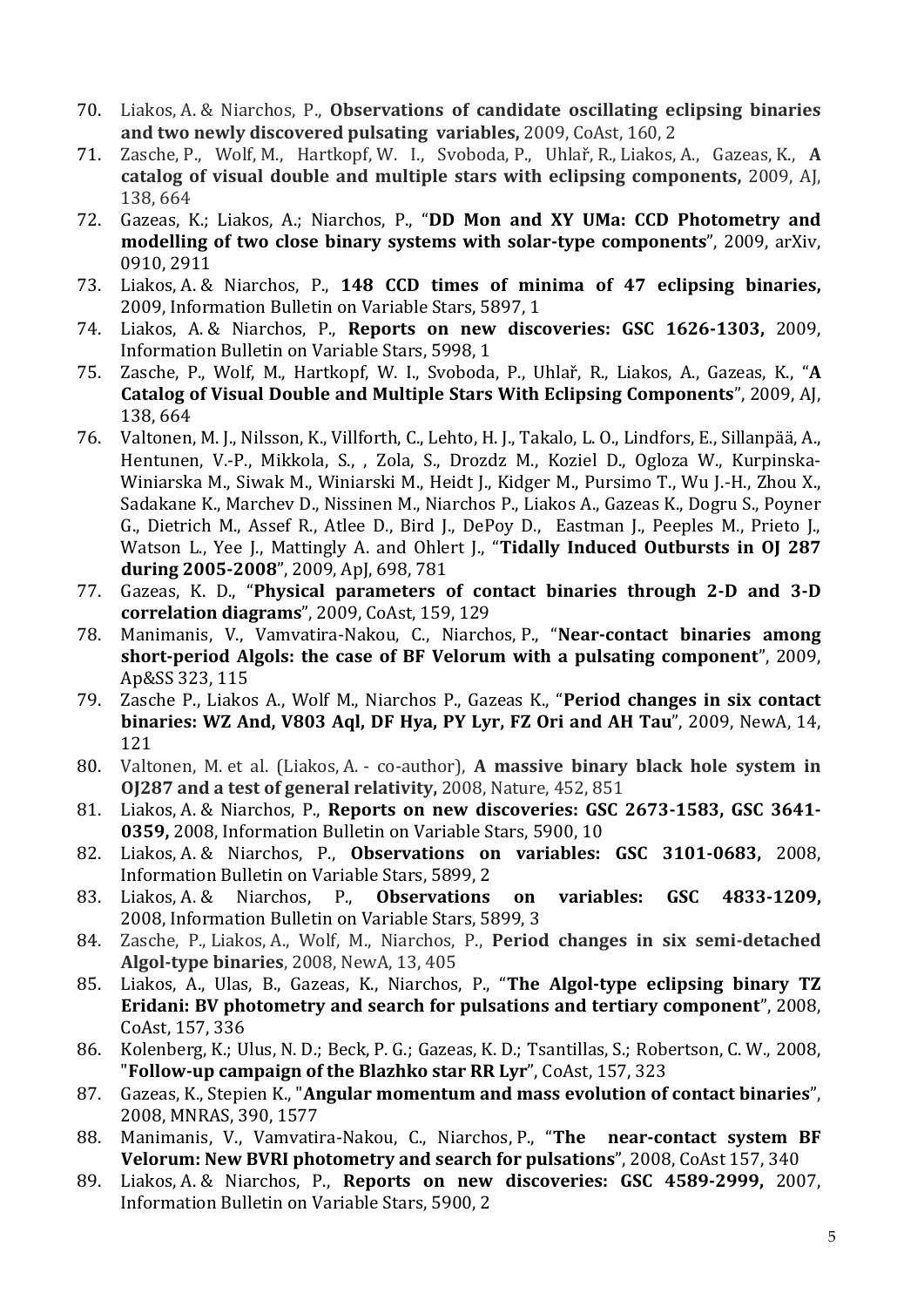- 90. Frémat, Y., Lampens, P., van Cauteren, P., Kleidis, S., Gazeas, K. D., Niarchos, P., Neiner, C., Dimitrov, D., Cuypers, J., Montalbán, J., De Cat, P., Robertson, C. W., "**Search for pulsation among suspected A-type binaries and the new multiperiodic δ Scuti star HD 217860**", 2007, A&A, 471, 675
- 91. Pigulski, A., Handler, G., Michalska, G., Kołaczkowski, Z., Kopacki, G., Narwid, A., Vanhollebeke, E., Steślicki, M., Lefever, K., Gazeas, K. D., de Meester, W., Vanautgaerden, J., Leitner, A., de Ridder, J., van Helshoecht, V., Gielen, C., Vandenbussche, B., Saesen, S., Reed, M. D., Eggen, J. R., Gelven, G. A., Desmet, M., Puga Antolín, E., Aerts, C., Schmidt, E., Huygen, R., Lorenz, D., Vučković, M., Broeders, E., Bauwens, E., Verhoelst, T., Deroo, P., Lenz, P., Dehaes, S., Ladjal, D., Steininger, B., Davignon, G., Beck, P., Yakut, K., Drummond, R., Fu, J.-N., Jiang, X.-J., Zhang, C., Provencal, J., Decin, L., "**The ongoing 2005 - 2006 campaign on β Cephei stars in NGC 6910 and χ Persei (NGC 884)",** 2007, CoAst, 150, 191
- 92. Manimanis, V., Niarchos, P., " **Τhe First BVRI Light Curves of and Analysis of the Short-period Algol-type Binary DI Hya**", 2007, IBVS, No 5808
- 93. Pribulla, T., Rucinski, S.M., Conidis, G., DeBond, H., Thomson, J. R., Gazeas, K. D., Ogłoza, W., "**Radial Velocity Studies of Close Binary Stars. XII**", 2007, AJ, 133, 1977
- 94. Kolenberg, K., Smith, H. A., Gazeas, K. D., Elmaslı, A., Breger, M., Guggenberger, E., van Cauteren, P., Lampens, P., Reegen, P., Niarchos, P. G., Albayrak, B., Selam, S. O., Özavci, I., Aksu, O., "**The Blazhko effect of RR Lyrae in 2003-2004**", 2006, A&A, 459, 577
- 95. Wolf, M.; Niarchos, P. G.; Gazeas, K. D.; Manimanis, V. N.; Kotková, L.; Paschke, A.; Zejda, M., "**Eccentric Eclipsing Binary YY Sagittarii**", 2006, Ap&SS, 304, 181
- 96. Hric, L.; Gális, R.; Niarchos, P.; Gazeas, K., "**Symbiotic Binary YY Her Eclipses, Flares and Outbursts**", 2006, Ap&SS, 304, 307
- 97. Zola, S., Gazeas, K. D., Kreiner, J. M., Zakrzewski, B., "**Properties of Components in Contact Systems**", 2006, Ap&SS, 304, 109
- 98. Gazeas, K. D.; Niarchos, P. G.; Gradoula, G.-P., "**Modeling the 2004.5 Brightening of the Contact Binary V839 Oph**", 2006, Ap&SS, 304, 125
- 99. Chochol, D.; Pribulla, T.; Vanko, M.; Mayer, P.; Wolf, M.; Niarchos, P. G.; Gazeas, K. D.; Manimanis, V. N.; Brát, L.; Zejda, M., "**Light-Time Effect in the Eclipsing Binaries GO Cyg, GW Cep, AR Aur and V505 Sgr**", 2006, Ap&SS, 304, 93
- 100. Kreiner, J. M.; Zola, S.; Ogloza, W.; Pokrzywka, B.; Drozdz, M.; Stachowski, G.; Zakrzewski, B.; Niarchos, P. G.; Gazeas, K.; Rucinski, S. M.; Siwak, M.; Koziel, D.; Kjurkchieva, D.; Marchev, D., "**The W UMa-type Stars Program: First Results, Current Status and Perspectives**", 2006, Ap&SS, 304, 71
- 101. Mayer, Pavel; Wolf, Marek; Niarchos, P. G.; Gazeas, K. D.; Manimanis, V. N.; Chochol, Drahomír, "**Investigation of Times of Minima of Selected Early-Type Eclipsing Binaries**", 2006, Ap&SS, 304, 39
- 102. Gazeas, K. D.; Niarchos, P. G., "**Masses and angular momenta of contact binary stars**", 2006, MNRAS, 370, L29
- 103. Zhou, A.-Y.; Reed, M. D.; Harms, S.; Terndrup, D. M.; An, D.; Zola, S.; Gazeas, K. D.; Niarchos, P. G.; Ogloza, W.; Baran, A.; Wolf, G. W., "**Resolving the pulsations of the subdwarf B star KPD 2109 + 4401**", 2006, MNRAS, 367, 179
- 104. Gazeas, K. D.; Niarchos, P. G.; Zola, S.; Kreiner, J. M.; Rucinski, S. M., "**Physical Parameters of Components in Close Binary Systems: VI**", 2006, AcA, 56, 127
- 105. Manimanis, V.N., Niarchos, P.G., '**The near-contact system V387 Cygni: BVRI photometry and modelling**', 2006, Ap&SS 304, 63
- 106. Hric, L.; Gális, R.; Niarchos, P.; Dobrotka, A.; Simon, V.; Smelcer, L.; Velic, Z.; Hájek, P.; Gazeas, K.; Sobotka, P.; Koss, K., "**The photometric study of the symbiotic binary YY Her. I. The eclipsing model**", 2006, CoSka, 36, 26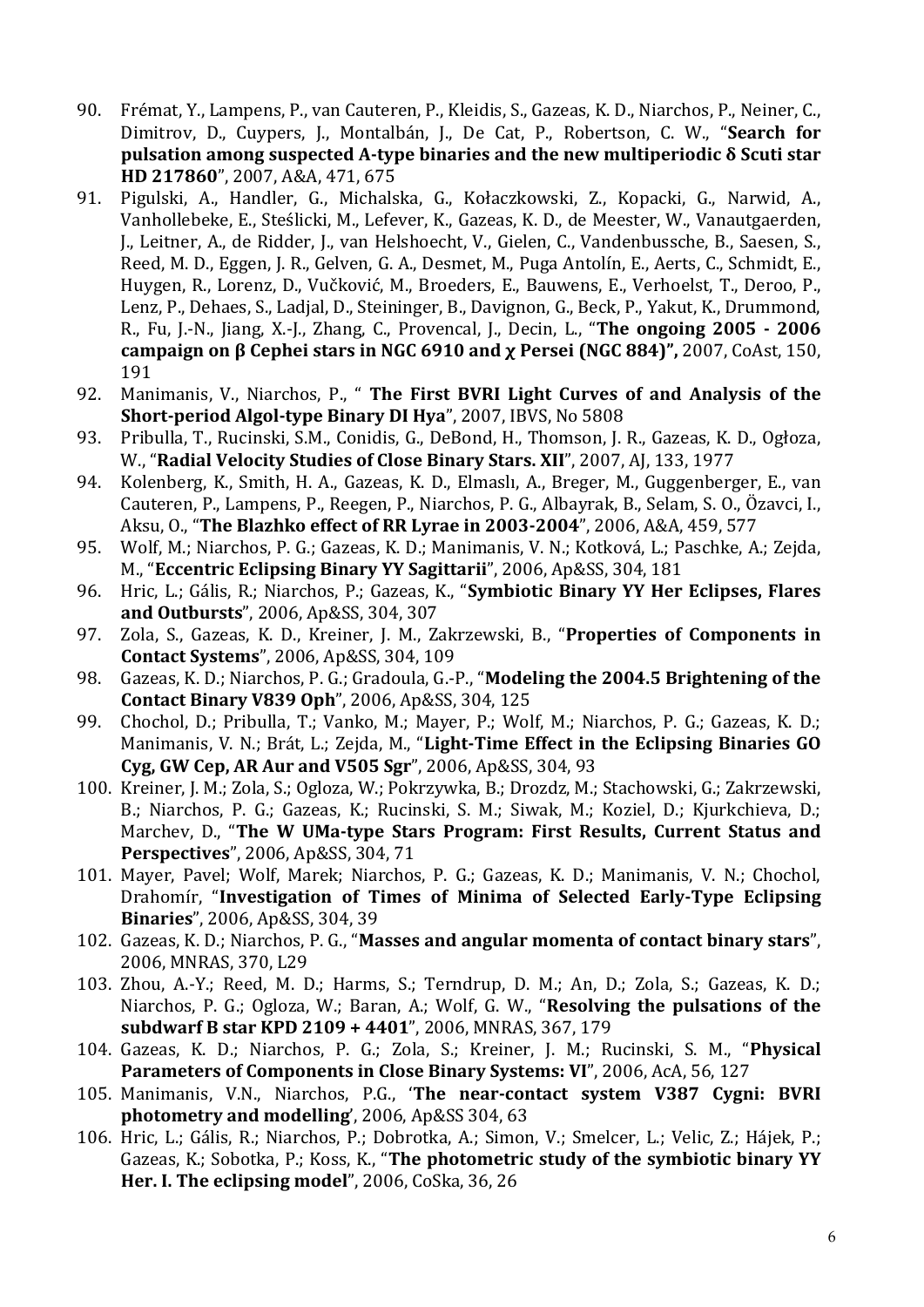- 107. Niarchos, P.G., Manimanis, V.N., "**The first complete BVRI light curves of the nearcontact binary V370 Cyg**", 2006, IBVS, No 5692
- 108. Wolf, G. W.; Reed, M. D.; Zhou, A.-Y.; Terndrup, D. M.; Harms, S. L.; An, D.; Chen, C.-W.; Lin, H.-C.; Zola, S.; Baran, A.; Ogloza, W.; Siwak, M.; Gazeas, K. D.; Niarchos, P. G.; Kilkenny, D., "**Follow-Up Observations of Known EC 14026-TYPE Pulsators**", 2006, BaltA, 15, 279
- 109. Andronov, I. L.; Burwitz, V.; Chinarova, L. L.; Gazeas, K.; Kim, Y.; Niarchos, P. G.; Ostrova, N. I.; Patkos, L.; Yoon, J. N., "**TT Ari: Out from the Positive Superhump State**", 2005, IBVS 5664
- 110. Poretti, E.; Suárez, J. C.; Niarchos, P. G.; Gazeas, K. D.; Manimanis, V. N.; van Cauteren, P.; Lampens, P.; Wils, P.; Alonso, R.; Amado, P. J.; Belmonte, J. A.; Butterworth, N. D.; Martignoni, M.; Martín-Ruiz, S.; Moskalik, P.; Robertson, C. W., "**The double-mode nature of the HADS star GSC 00144-03031 and the Petersen diagram of the class**", 2005, A&A, 440, 1097
- 111. Manimanis, V. N., Niarchos, P. G., '**The First CCD BVRI Light Curves of the Near-Contact Binary V387 Cyg'**, 2005, IBVS, No 5624
- 112. Mikolajewski, M.; Zola, S.; Kurpinska-Winiarska, M.; Galan, C.; Gazeas, K.; Niarchos, P.; Stachowski, G.; Winiarski, M.; Siwak, M.; Drozdz, M.; Ogloza, W.; Majewska, A.; Krzesinski, J.; Drahus, M.; Waniak, W.; Pigulski, A.; Michalska, G.; Kolaczkowski, Z.; Tomov, T.; Graczyk, D.; Gromadzki, M.; Maciejewski, G.; Majcher, A.; Kolev, D.; Dimitrov, D.; Semkov, E.; Bilkina, B.; Dapergolas, A.; Bellas-Velidis, I.; Csak, B.; Gere, B.; Nemeth, P.; Apostolovska, G., "**The preliminary photometric results of the 2003 eclipse of EE Cep**", Zdenek Kopal's Binary Star Legacy, Litomysl, Bohemia, Czech Republic, 31 March - 3 April 2004, 2005, Ap&SS, 296, 445
- 113. Gazeas, K.D., Niarchos, P.G., "**CCD photometry and modelling of the overcontact eclipsing binary systems NN Vir and YY CrB**", Zdenek Kopal's Binary Star Legacy, Litomysl, Bohemia, Czech Republic, (31 March - 3 April 2004), 2005, Ap&SS, 296, 265
- 114. Gazeas, K. D.; Baran, A.; Niarchos, P.; Zola, S.; Kreiner, J. M.; Ogloza, W.; Rucinski, S. M.; Zakrzewski, B.; Siwak, M.; Pigulski, A.; Drozdz, M., "**Physical Parameters of Components in Close Binary Systems: IV**", 2005, AcA, 55, 123
- 115. Zola, S.; Rucinski, S. M.; Baran, A.; Ogloza, W.; Pych, W.; Kreiner, J. M.; Stachowski, G.; Gazeas, K.; Niarchos, P.; Siwak, M., "**Physical parameters of components in close binary systems: III**", 2004, AcA, 54, 299
- 116. Gazeas, K., Niarchos, P.G., Boutsia, K.A., "**SZ Lyn: New pulsational and orbital elements based on old and recent photometric observations**", 2004, CoAst, Vol. 145, 49
- 117. Gazeas, K., Niarchos, P.G., Boutsia, K.A., "**SZ Lyn: New BVRI CCD observations and improved pulsational and orbital elements**", 2004, CoAst, Vol. 144, 26
- 118. Pych, W.; Rucinski, S.M.; DeBond, H.; Thomson, J.R.; Capobianco, Christopher C.; Blake, R.M.; Ogloza, W.; Stachowski, G.; Rogoziecki, P.; Ligeza, P.; Gazeas, K., "**Radial velocity studies of close binary stars IX''**, 2004, AJ, 127, 1712
- 119. Niarchos, P.G., Gazeas, K., "CCD Photometric Study of the eclipsing binary OT Cephei", JENAM 2003, Budapest, Hungary, 25-30 August 2003, 2004, BaltA, 13, 142
- 120. Niarchos, P.G., Gazeas, K.D., "**CCD Photometry and modeling of the overcontact system NSV 223**", JENAM 2003, Budapest, Hungary, 25-30 Aug. 2003, 2004, BaltA, 13, 138
- 121. Gazeas, K.D., Niarchos, P.G., "**Discovery of the new variable star GSC 00323:00830**", 2004, IBVS, 5500, 1
- 122. Kreiner, J. M.; Rucinski, S. M.; Zola, S.; Niarchos, P.; Ogloza, W.; Stachowski, G.; Baran, A.; Gazeas, K.; Drozdz, M.; Zakrzewski, B.; Pokrzywka, B.; Kjurkchieva, D.; Marchev, D.,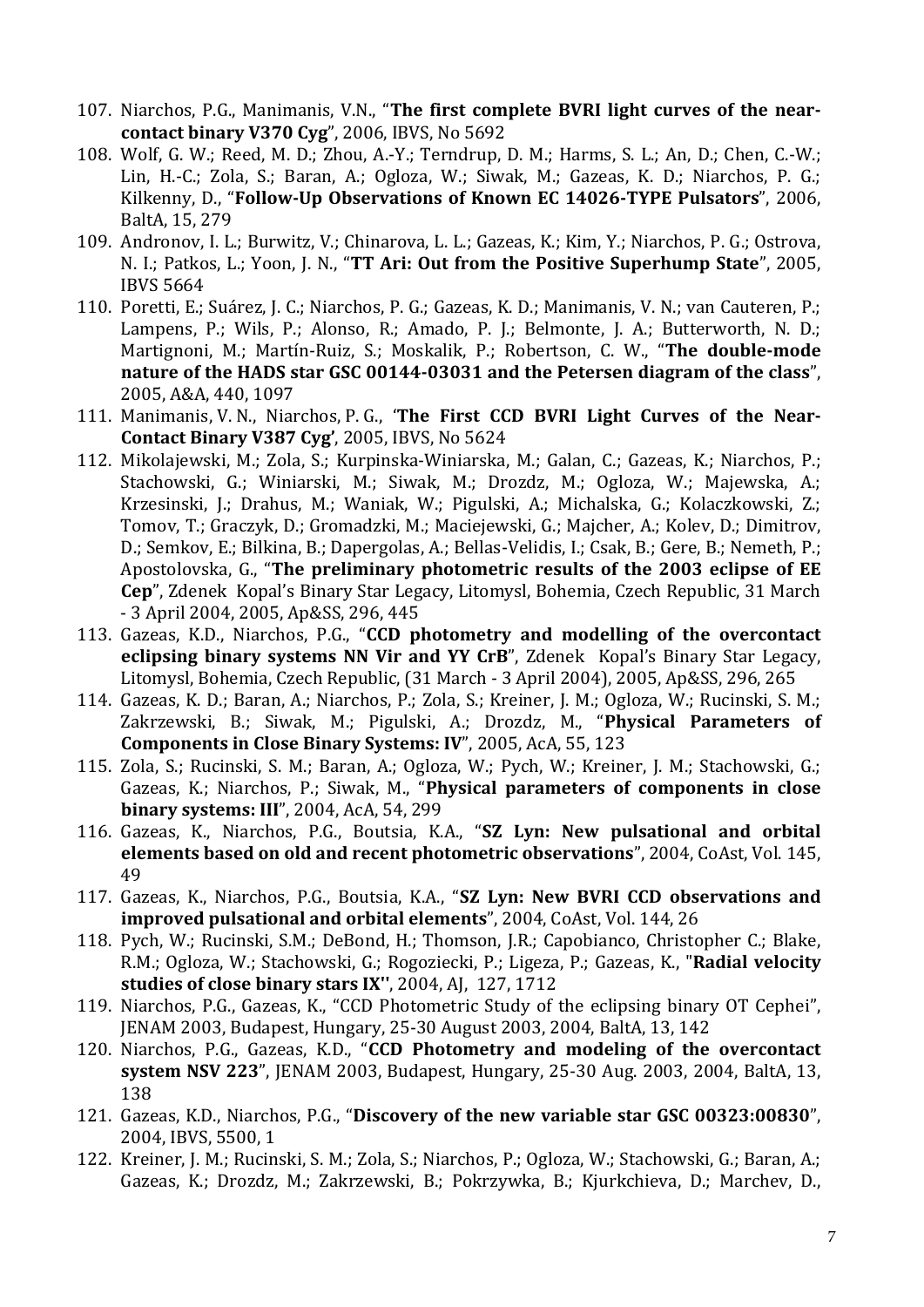"**Physical parameters of components in close binary systems: I**", 2003, A&A, 412, 465

- 123. Andronov, I. L.; Antoniuk, K. A.; Augusto, P.; Baklanov, A. V.; Chinarova, L. L.; Chochol, D.; Efimov, Yu. S.; Gazeas, K.; Halevin, A. V.; Kim, Y.; Kolesnikov, S. V.; Kudashkina, L. S.; Marsakova, V. I.; Mason, P. A.; Niarchos, P. G.; Nogami, D.; Ostrova, N. I.; Patkos, L.; Pavlenko, E. P.; Shakhovskoy, N. M.; Tremko, J.; Yushchenko, A. V.; Zola, S., "**Interlongitude astronomy project: some results and perspectives**", 2003, A&AT, 22, 793
- 124. Lampens P., Van Cauteren P., Niarchos P., Gazeas K., Manimanis V., Arentoft T., Wils P., Bruch A., Garrido R., Shobbrook R., " **By-product of the V1162 Ori multisite campaign: the new δ Scuti star GSC 4778 00324**", 2002, CoAst, 141, 65
- 125. Ishioka, R.; Uemura, M.; Matsumoto, K.; Ohashi, H.; Kato, T.; Masi, G.; Novak, R.; Pietz, J.; Martin, B.; Starkey, D.; Kiyota, S.; Oksanen, A.; Moilanen, M.; Cook, L.; Kral, L.; Hynek, T.; Kolasa, M.; Vanmunster, T.; Richmond, M.; Kern, J.; Davis, S.; Crabtree, D.; Beaulieu, K.; Davis, T.; Aggleton, M.; Gazeas, K.; Niarchos, P.; Yushchenko, A.; Mallia, F.; Fiaschi, M.; Good, G. A.; Boyd, D.; Sano, Y.; Morikawa, K.; Moriyama, M.; Mennickent, R.; Arenas, J.; Ohshima, T.; Watanabe, T., "**First detection of the growing humps at the rapidly rising stage of dwarf novae AL Com and WZ Sge**", 2002, A&A, 381, 41
- 126. Manimanis, V., Niarchos, P.G., "**A photometric Study of the near-contact system RU UMi**", 2001, A&A 369, 960
- 127. Yushchenko, A.V., Niarchos, P.G., Terpan, S., Manimanis, V., "**Gravitational Lensing by Globular Clusters. Influence of microlensing**", in International Scientific Conference "VARIABLE STARS - 2001", August 20-24, 2001, Odessa, Ukraine, Odessa Astronomical Publications, Vol. 14, 211, 2001
- 128. Arentoft, T.; Sterken, C.; Knudsen, M. R.; Handler, G.; Niarchos, P.; Gazeas, K.; Manimanis, V.; Moalusi, M. B.; Vuthela, F. F.; Van Cauteren, P., "**Irregular amplitude variations and another abrupt period change in the δ Scuti star V 1162 Ori**", 2001, A&A, 378, 33
- 129. Arentoft, T.; Sterken, C.; Handler, G.; Freyhammer, L. M.; Bruch, A.; Niarchos, P.; Gazeas, K.; Manimanis, V.; van Cauteren, P.; Poretti, E.; Dawson, D. W.; Liu, Z. L.; Zhou, A. Y.; Du, B. T.; Shobbrook, R. R.; Garrido, R.; Fried, R.; Akan, M. C.; Ibanoglu, C.; Evren, S.; Tas, G.; Johnson, D.; Blake, C.; Kurtz, D. W., "**V 1162 Ori: A multiperiodic delta Scuti star with variable period and amplitude**", 2001, A&A 374, 1056
- 130. Andronov I.L., Yushchenko A.V., Niarchos P.G., Gazeas K.D., "**Early Superhumps in "The King of the Superoutbursts" System WZ Sge**", August 20-24, 2001, Odessa, Ukraine, 2001, OAP, 14, 17
- 131. Andronov, I.L., Kolesnikov, S.V. Niarchos, P.G., Shakhovskoy, N.M., Zola, S. **"BH Lyn: UBVRI and CCD photometry of the eclipsing cataclysmic variable**", in International Scientific Conference "VARIABLE STARS - 2001", August 20-24, 2001, Odessa, Ukraine, 2001, OAP, 14, 15
- 132. Andronov, I. L.; Baklanov, A. V.; Chinarova, L. L.; Chochol, D.; Gazeas, K.; Halevin, A. V.; Kolesnikov, S. V.; Kudashkina, L. S.; Marsakova, V. I.; Mason, P. A.; Niarchos, P. G.; Patkos, L.; Pavlenko, E. P.; Shakhovskoy, N. M.; Shapovalova, L. L.; Tremko, J.; Zola, S., "**Periodic and Aperiodic Variability of the Interacting Binary and Longperiodic Stars**", Astronomy in Ukraine - 2000 and beyond, (Impact of International Cooperation), Kyiv, Ukraine, 5-8 June 2000, KFNTS, 3, 383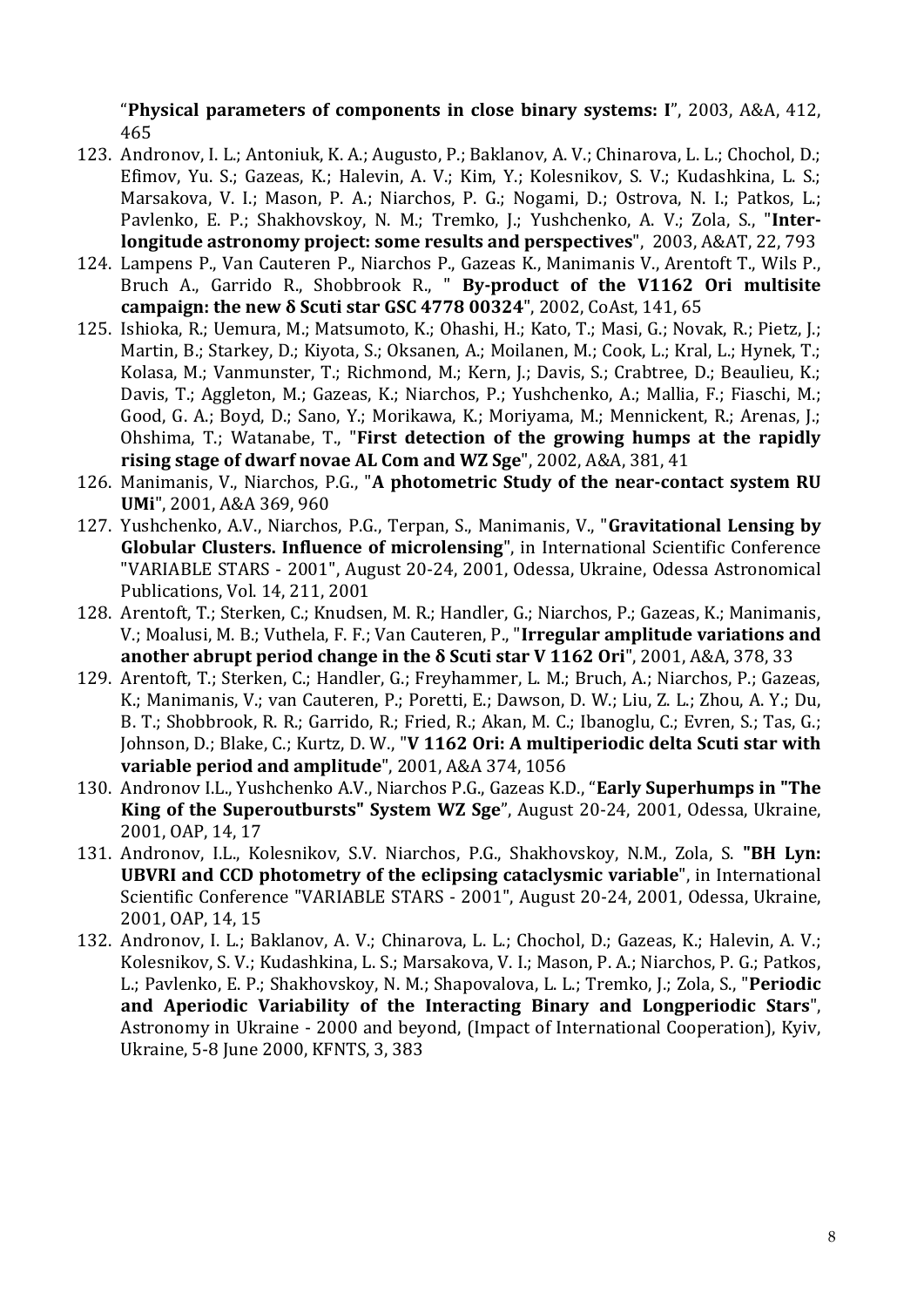## *Publications and scientific announcements in international conference proceedings and related journals:*

- 1. Caballero-García, M. D.; Castro-Tirado, A. J.; Claret, A.; Gazeas, K.; Šimon, V.; Jelínek, M.; Cwiek, A.; Żarnecki, A. F.; Oates, S.; Jeong, S.; Hudec, R., "**Astrophysics of "extreme" solar-like stars**", 2016, RMxAC, 48, 59
- 2. Gazeas, K., "**The robotic and remotely controlled telescope at the University of Athens Observatory**", 2016, RMxAC, 48, 22
- 3. Valtonen, Mauri; Gopakumar, Achamveedu; Mikkola, Seppo; Zola, Staszek; Ciprini, Stefano; Matsumoto, Katsura; Sadakane, Kozo; Kidger, Mark; Gazeas, Kosmas; Nilsson, Kari; Berdyugin, Andrei; Piirola, Vilppu; Jermak, Helen; Baliyan, Kiran; Hudec, Rene; Reichart, Daniel, **Orbit of the OJ287 black hole binary as determined from the General Relativity centenary flare**, 2016, DDA, 4730206
- 4. Zola, S.; Valtonen, M.; Ciprini, S.; Reichart, D. E.; Moore, J. P.; LaCluyze, A. P.; Ivarsen, K. M.; Groom, R.; Stranger, K.; Sadakane, K.; Matsumoto, K.; Kagitani, M.; Okano, S.; Sakanoi, T.; Provencal, J.; Dalessio, J.; Drozdz, M.; Siwak, M.; Gazeas, K.; Ramazani, V. Fallah; Kidger, M.; Naves, R.; Campas, Montse; Jermak, H.; Steele, I. A.; Sonbas, E.; Er, H.; Zejmo, M.; Caton, D. B.; Poyner, G., **A strong optical activity of the OJ287 blazar**, 2016, ATel 8768, 1
- 5. Zola, S.; Debski, B.; Goyal, A.; Valtonen, M.; Ciprini, S.; Ogloza, W.; Drozdz, M.; Siwak, M.; Sadakane, K.; Matsumoto, K.; Kagitani, M.; Okano, S.; Sakanoi, T.; Gazeas, K.; Jermak, H.; Steele, I. A.; Dalessio, J.; Provencal, J.; Reichart, D. E.; Moore, J. P.; LaCluyze, A. P.; Ivarsen, K. M.; Erdem, A.; Alicavus, F.; Caton, D. B.; Keel, W. C.; Kidger, M.; Naves, R., **A new optical flare in the OJ287 blazar**, 2016, ATel 8667, 1
- 6. Osten, Rachel A.; Drake, Stephen Alan; Kowalski, Adam; Krimm, Hans A.; Page, Kim; Gazeas, Kosmas; Kennea, Jamie A.; Oates, Sam; Page, Mat; Gehrels, Neil, **A Very Bright, Very Hot, and Very Long Flaring Event from the Young Nearby M Dwarf Binary DG CVn**, 2016, AAS, 22714517
- 7. Valtonen, M.; Zola, S.; Gopakumar, A.; Gazeas, K.; Ogloza, W.; Drozdz, M.; Siwak, M.; Debski, B.; Dalessio, J.; Sadakane, K.; Kidger, M.; Nilsson, K.; Berdyugin, A.; Lindfors, E.; Takalo, L.; Baliyan, K.; Mugrauer, M.; Alicavus, F.; Erdem, A.; Provencal, J.; Webb, J.; Zejmo, M.; Sobas, E.; Er, H.; Keel, W.; Schweyer, T., **The 2015 outburst of the OJ287 blazar, 2015**, ATel 8378, 1
- 8. Liakos, A., Niarchos, P., **Poetry in motion: Asteroseismology of δ Scuti stars in binaries using Kepler data,** 2015, Proceedings of the *12th Conference of the Hellenic Astronomical Society*, 28 June - 2 July 2015, Thessaloniki, Hellas, in press
- 9. Makris, D.; Niarchos, P.; Gazeas, K., **An Application of Kopal's Method for the Analysis of Transit Light Curves of Exoplanets Using Powerful Modern Algorithms**, 2015, ASPC, 496, 354
- 10. Gazeas, K., **Contact Binaries on Their Way Towards Merging**, 2015, ASPC, 496, 204
- 11. Gazeas, K., **Disentangling the Quadruple System 1SWASP J093010.78+533859.5**, 2015, ASPC, 496, 112
- 12. Gazeas, K.; Vasilopoulos, G.; Petropoulou, M.; Sapountzis, K., **Optical follow-up of V404 Cyg during the current enhanced activity**, 2015, ATel 7650, 1
- 13. Gazeas, K.; Sapountzis, K., **Optical follow-up of Swift trigger on V404 Cyg**, 2015, GCN 17931, 1
- 14. Gazeas, K.; Sapountzis, K., **GRB150413A, optical observations**, 2015, GCN 17700, 1
- 15. Ulaş B., Ulusoy C., Gazeas K., Erkan N., Liakos A., "**A search for pulsations in two Algoltype systems V1241 Tau and GQ Dra**", 2014, IAUS, 301, 507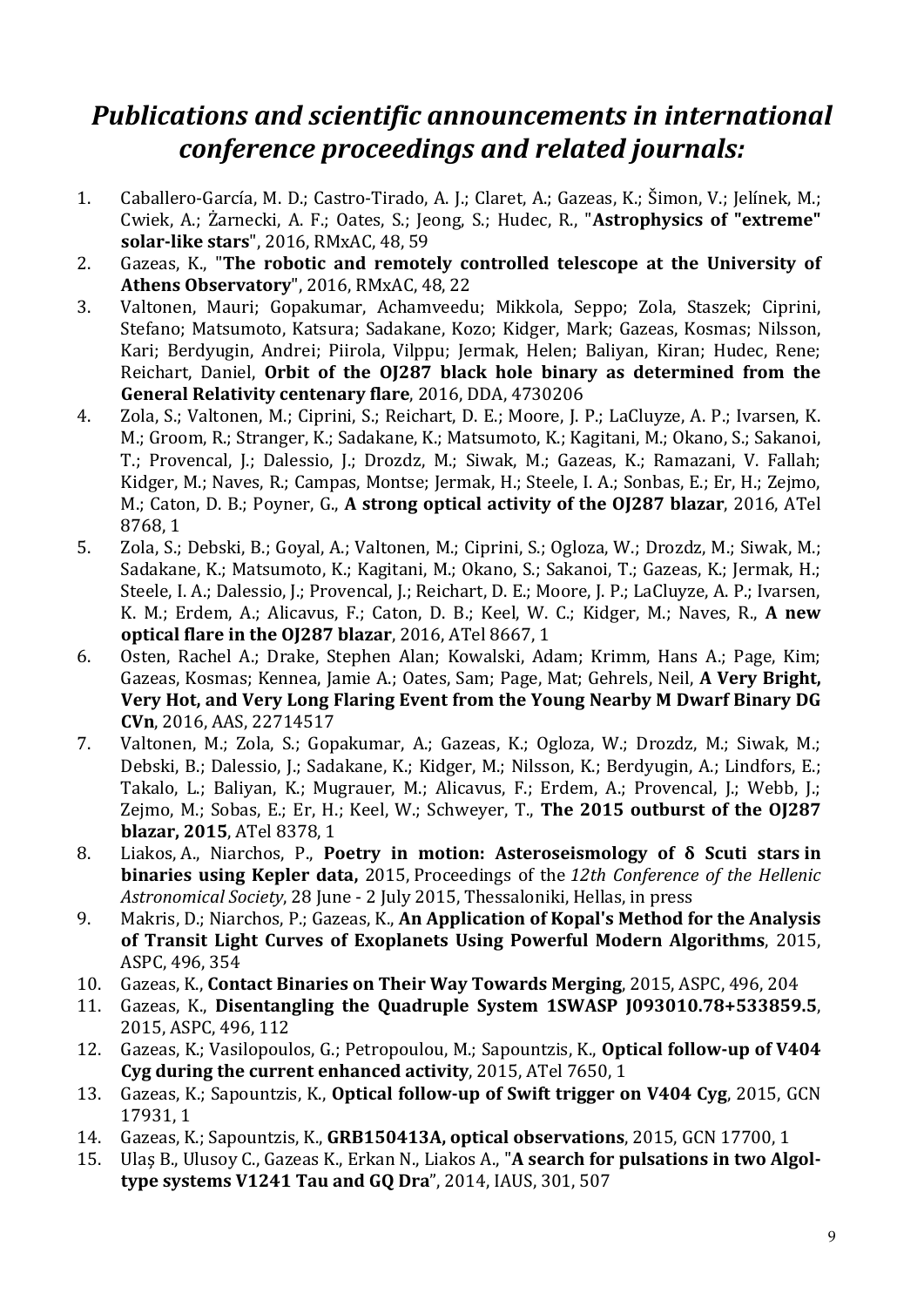- 16. Liakos, A., **AbsParEB and InPeVEB: Software for the calculation of absolute and orbital period changes parameters of eclipsing binaries,** 2015, Proceedings of the international conference: *Living Together: Planets, Stellar Binaries and Stars with Planets*, Sep. 2014, Litomyšl, Czech Republic, Astronomical Society of the Pacific Conference Series, 496, 286
- 17. Liakos, A., Niarchos, P., **Binaries with a δ Scuti component: Results from a long term observational survey, updated catalogue and future prospects,** 2015, Proceedings of the international conference: *Living Together: Planets, Stellar Binaries and Stars with Planets*, Sep. 2014, Litomyšl, Czech Republic, Astronomical Society of the Pacific Conference Series, 496, 195
- 18. Gazeas K., "**Discovering new variable stars from the University of Athens Observatory**", 2013, hell.conf, 44
- 19. Liakos, A., Niarchos, P., **Updated analysis for the system V1464 Aql,** 2013, Proceedings of the *11th Conference of the Hellenic Astronomical Society,* Sep. 2013, Athens, Hellas, Hellas conference, 44
- 20. Gazeas K., Kourkoulou, I., "**Combined photometric and spectroscopic modelling of the contact binary system EL Aqr**", 2013, hell.conf, 43
- 21. Gazeas K., Petropoulou, M., Mastichiadis A., "**Continuous optical monitoring of the highly active blazar Mrk421**", 2013, hell.conf, 30
- 22. Ulaş B., Ulusoy C., Gazeas K., Erkan N., Liakos A., "**Asteroseismic Investigation of two Algol-type systems V1241 Tau and GQ Dra**", 2013, arXiv, 1309, 3130
- 23. Waagen E., Murawski G., Sergey I., Hallsten, P., Corp L., Wikander T., Sonka A., Gazeas K., Oksanen A., "**Nova Delphini 2013 = Pnv J20233073+2046041**", 2013, CBET, 3634, 5
- 24. Galan, C.; Mikolajewski, M.; Tomov, T.; Graczyk, D.; Apostolovska, G.; Barzova, I.; Bellas-Velidis, I.; Bilkina, B.; Blake, R. M.; Bolton, C. T.; and 70 coauthors (Gazeas, K. as a coauthor), "**Long-term photometry and spectroscopy of EE Cep (Galan+, 2012)",** 2012, yCat, 35449053
- 25. Christou, A. A., Beisker, W., Casas, R., Schnabel, C., Massallé, A., Assafin, M., Braga-Ribas, F., Tsamis, V., Tigani, K., Farmakopoulos, A., Douvris, Th., Liakos, A., **The 2009 occultation of the bright star 45 Cap by Jupiter,** 2012, Proceedings of the *European Planetary Science Congress*, Sep. 2012, Madrid, Spain, European Planetary Science Congress, 378
- 26. Zola, S. et al. (Liakos, A. co-author), **Very high optical activity of blazar OJ287,** 2012, The Astronomer's telegram, 4057
- 27. Stępień, K.; Gazeas, K., "**The Evolution of Low Mass Contact Binaries**", 2012, IAUS, 282, 456
- 28. Liakos, A.; Niarchos, P.; Gazeas, K., "**Close Binaries with delta Scuti components: New discoveries, analysis techniques and recent results**", 2012, hell.conf, 26
- 29. Christou, A.A., Liakos, A., Tsamis, V., Tigani, K., Farmakopoulos, A., Douvris, A., **Pro-Am observations of mutual events between the Galilean satellites during the PHEMU09 campaign from Greece,** 2011, Proceedings of the *EPSC-DPS Joint Meeting,* Oct. 2011, Nantes, France, European Planetary Science Congress conference, 332
- 30. Liakos, A., Mislis, D., Niarchos, P., **The third body in the eclipsing binary AV CMi: Hot Jupiter or Brown dwarf?,** 2012, Proceedings of the *IAU Symposium No. 282: From Interacting Binaries to Exoplanets: Essential Modeling Tools*, Jul. 2011, Tatranská Lomnica, Slovakia, Cambridge University Press, IAU Symposium, 282, 57
- 31. Liakos, A., Niarchos, P., Budding, E., **Light Curve and orbital period analysis of the eclipsing binary AT Peg,** 2012, Proceedings of the *IAU Symposium No. 282: From Interacting Binaries to Exoplanets: Essential Modeling Tools*, Jul. 2011, Tatranská Lomnica, Slovakia, Cambridge University Press, IAU Symposium, 282, 55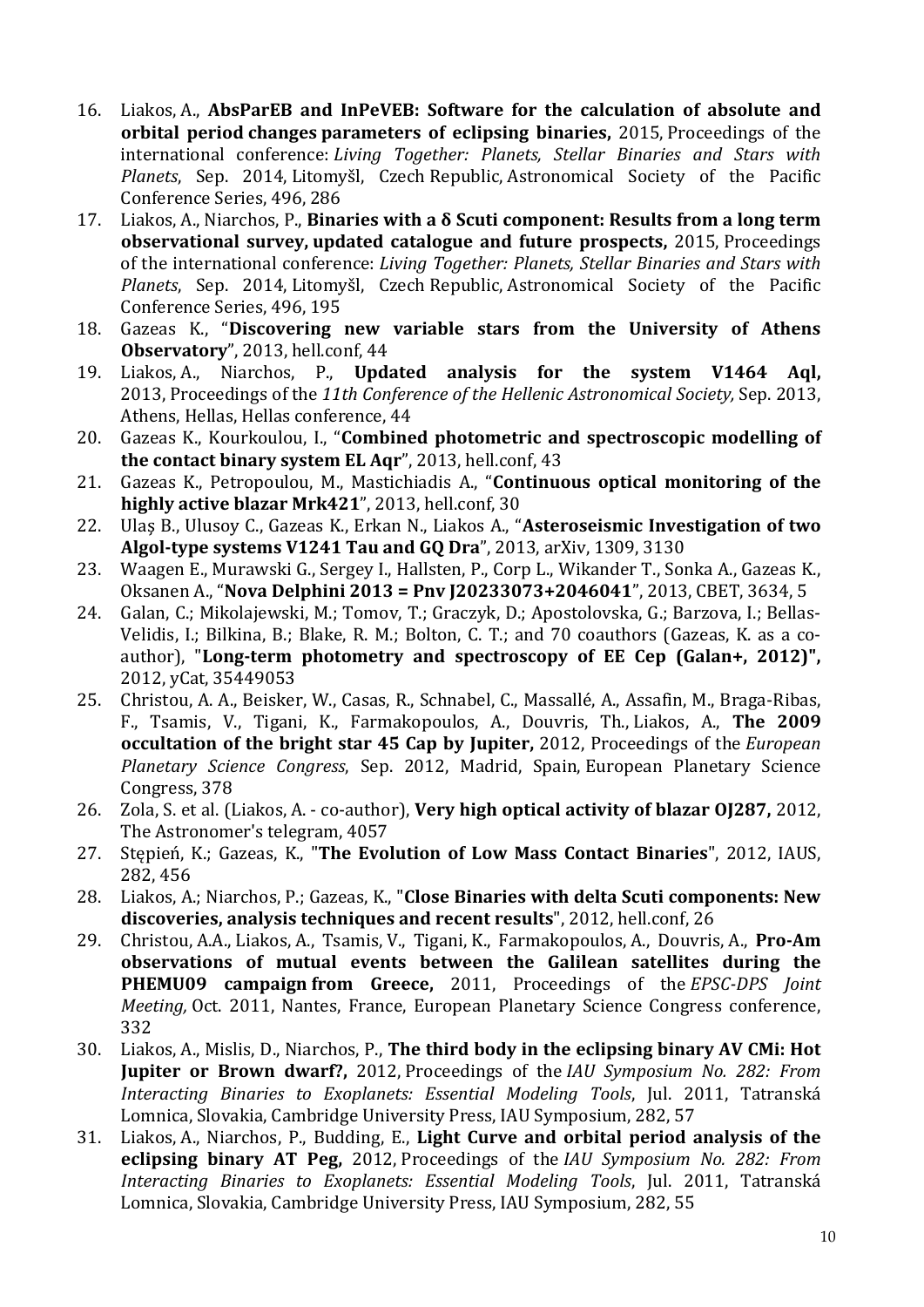- 32. Kamenidis, I., Liakos, A., Niarchos, P., **The contact system DF Hya revisited,** 2012, Proceedings of the *10th Conference of the Hellenic Astronomical Society*, Sep. 2011, Ioannina, Hellas, Hellas conference, 28
- 33. Mikulášek, Z.; Žižňovský, J.; Zejda, M.; Zverko, J.; Hubrig, S.; Krtička, J.; Dubovský, P. A.; Gazeas, K.; Zoła, S.; Ogłoza, W.; Albayrak, B.; Chrastina, M.; Gráf, T.; Janík, J.; Kudzej, I., "**The Triple Star AR Aurigae**", 2011, mast.conf, 431
- 34. Galan, C., Mikolajewski, M., Tomov, T., Swierczynski, E., Wiecek, M., Brozek, T., Maciejewski, G., Wychudzki, P., Hajduk, M., Rozanski, P. T., Ragan, E., Budzisz, B., Dobierski, P., Frackowiak, S., Kurpinska-Winiarska, M., Winiarski, M., Zola, S., Ogloza, W., Kuzmicz, A., Drozdz, M., Kuligowska, E., Krzesinski, J., Szymanski, T., Siwak, M., Kundera, T., Staels, B., Hopkins, J., Pye, J., Elder, L., Myers, G., Dimitrov, D., Popov, V., Semkov, E., Peneva, S., Kolev, D., Iliev, I., Barzova, I., Stateva, I., Tomov, N., Dvorak, S., Miller, I., Brat, L., Niarchos, P., Liakos, A., Gazeas, K., Pigulski, A., Kopacki, G., Narwid, A., Majewska, A., Steslicki, M., Niemczura, E., Ogmen, Y., Oksanen, A., Kucakova, H., Lister, T. A., Heras, T. A., Dapergolas, A., Bellas-Velidis, I., Kocian, R., Majcher, A., "**Multi-ring structure of the eclipsing disk in EE Cep -possible planets?**", 2010, ASPC, 435, 423
- 35. Pazhouhesh, R., Liakos, A., Niarchos, P., **A CCD photometric study and search for pulsations in EG Cep & RZ Dra,** 2010, Proceedings of the international conference: *Binaries - Key to Comprehension of the Universe*, Jul. 2009, Brno, Czech Republic, Astronomical Society of the Pacific Conference Series, 435, 279
- 36. Liakos, A., Varrias, S., Niarchos, P., **The contact system V566 Oph revisited,** 2010, Proceedings of the *9th Conference of the Hellenic Astronomical Society*, Sep. 2009, Athens, Hellas, Astronomical Society of the Pacific Conference series, 424, 204
- 37. Liakos, A., Niarchos, P., **Preliminary results for the triple system AV CMi,** 2010, Proceedings of the *9th Conference of the Hellenic Astronomical Society*, Sep. 2009, Athens, Hellas, Astronomical Society of the Pacific Conference series, 424, 208
- 38. Gazeas, K.; Liakos, A.; Niarchos, P., "**DD Mon and XY UMa: CCD Photometry and Modeling of Two Close Binary Systems with Solar-Type Components**", 2010, ASPC, 435, 351
- 39. Pietsch, W. et al. (Liakos, A. co-author), **Confirming the time of outburst of an optical nova candidate in M31,** 2010, The Astronomer's telegram, 2896
- 40. Pietsch, W. et al. (Liakos, A. co-author), **H-alpha detection of seven recent optical novae in M31,** 2010, The Astronomer's telegram, 2964
- 41. Pietsch, W. et al. (Liakos, A. co-author), **Swift UV detection and optical confirmation of a nova candidate in M31**, 2010, The Astronomer's telegram, 2713
- 42. Liakos, A. et al., **Apparent Nova in M31: M31N 2010-06c**, 2010, Central Bureau Electronic Telegrams, 2343, 2
- 43. Pietsch, W. et al. (Liakos, A. co-author), **Apparent Nova in M31: M31N 2010-06d,** 2010, Central Bureau Electronic Telegrams, 2347, 1
- 44. Gazeas, K. D.; Papathanassoglou, D. A., "**Applications of the Stellar Spectrograph of the University of Athens Observatory**", 2010, ASPC, 424, 433
- 45. Villforth, C.; Nilsson, K.; Heidt, J.; Takalo, L. O.; Pursimo, T.; Berdyugin, A.; Lindfors, E.; Pasanen, M.; Winiarski, M.; Drozdz, M.; and 38 coauthors (Gazeas, K. as a co-author), "**Optical polarization of OJ 287 in 2005-2009 (Villforth+, 2010)",** 2010, yCat, 74022087
- 46. Pietsch, W. et al. (Liakos, A. co-author), **New optical nova candidate in M31,** 2009, The Astronomer's Telegram, 2105
- 47. Andronov, I., Baklanov, A., Liakos, A., Niarchos, P., **Optical photometry of TT Ari simultaneous with the Suzaku Satellite Observations: QPOs in the Negative Superhump State,** 2009, The Astronomer's telegram, 2122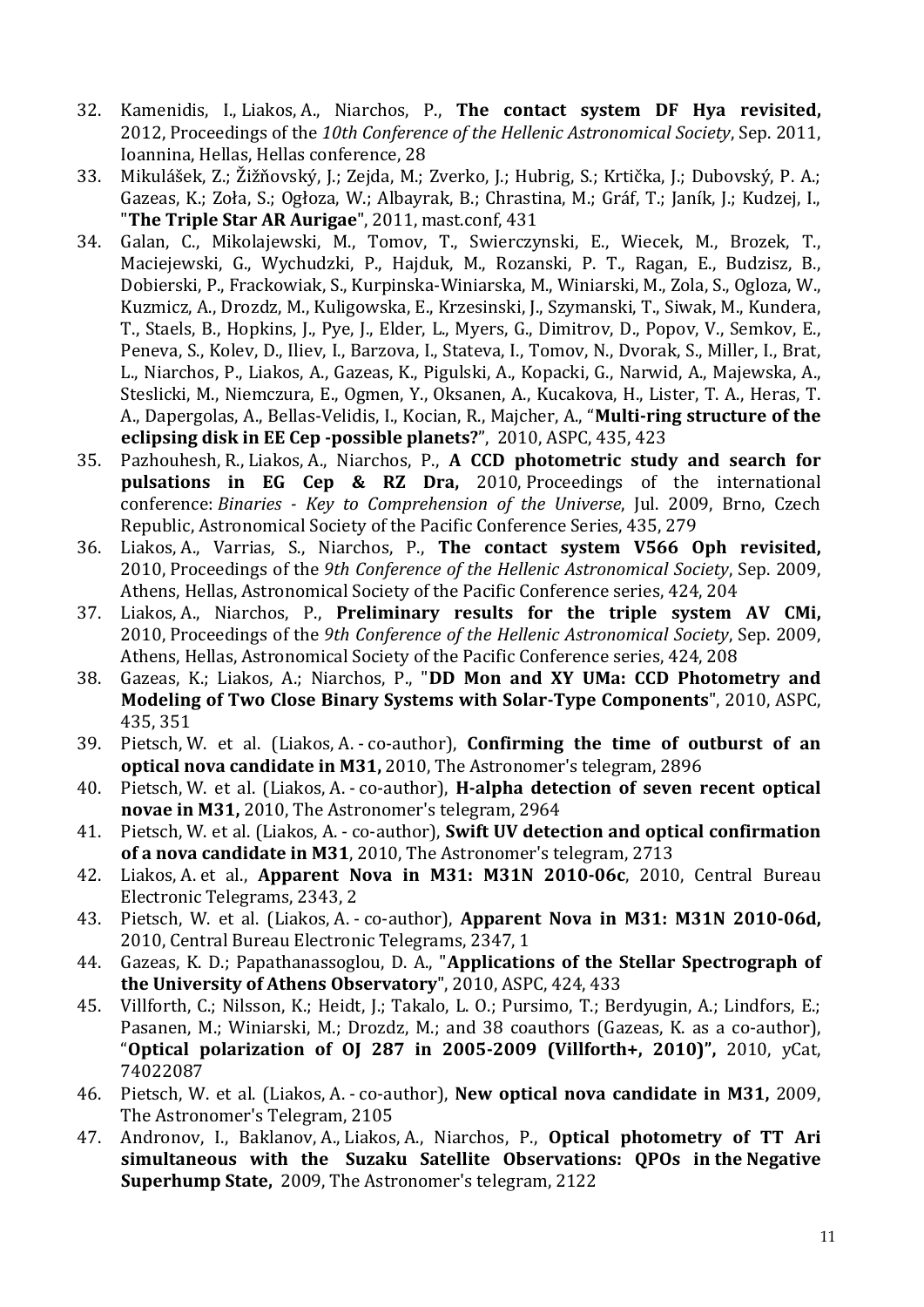- 48. Hric, L., Kundra, E., Niarchos, P., Manimanis, V., Liakos, A., Gális, R., **RS Ophiuchi (2006): A photometric study for one year after the outburst,** 2009, Proceedings of the conference held on Jun. 2007, Keele University, Keele, UK, Astronomical Society of the Pacific Conference Series, 401, 215
- 49. Liakos, A., Zasche, P., Niarchos, P., **The Algol type eclipsing binary X Tri: BVRI modelling and O-C diagram analysis**, 2010, Proceedings of the international conference: *Binaries - Key to Comprehension of the Universe*, Jul. 2009, Brno, Czech Republic, Astronomical Society of the Pacific Conference Series, 435, 101
- 50. Saesen, S. et al. (Liakos, A. co-author), **Photometric multi-site campaign on massive B stars in the open cluster χ Persei (NGC 884),** 2008, Proceedings of the *2nd HELAS Conference*, Aug. 2007, Gottingen, Germany, Journal of Physics Conference Series, 118, 012071
- 51. Saesen, S. et al. (Liakos, A. co-author), **Asteroseismology on massive stars in the young open cluster NGC 884: A status report,** 2009, Proceedings of the *38th Liege International Astrophysical Colloquium*, Jun. 2008, Liege, Belgium, Communications in Asteroseismology, 158, 179
- 52. Henze, M. et al. (Liakos, A. co-author), **Constraining the ti-me of outburst of an optical nova candidate in M31,** 2009, The Astronomer's telegram, 2189
- 53. Niarchos P., Manimanis V. N., Gazeas K., Vamvatira-Nakou C., Liakos A., "**CCD Photometry and Modelling of Selected Interacting Binaries**", Διημερίδα Φυσικής, 25-26 May 2008, National and Kapodistrian University of Athens, Department of Physics, Athens, Greece
- 54. Liakos A., Ulas B., Gazeas K., Niarchos P., "**The Algol-type eclipsing binary TZ Eridani: Photometry and search for pulsations and tertiary component**", Wroslaw Hellas Workshop: Interpretation of Asteroseismic Data, 23-27/6/2008, Wroclaw, Poland
- 55. K. Kolenberg, N.D. Ulus, P.G. Beck, K.D. Gazeas, S. Tsantilas, C.W. Robertson, "**Follow-up campaign of the Blazhko star RR Lyr**", Communications in Asteroseismology, Wroslaw Hellas Workshop: Interpretation of Asteroseismic Data, 23-27/6/2008, Wroclaw, Poland, Vol. 155
- 56. Liakos, A. & Niarchos, P., **The Light-Time Effect in the eclipsing binaries GK Cep and VY Cet,** 2008, Proceedings of the *MEARIM - 1st Meeting*, Apr. 2008, Cairo, Egypt, 1, 219
- 57. Liakos, A., Niarchos, P., Gradoula, G.-P., Hatzidogiannaki, V., **Seasonal light variations of the system V839 Oph in 2007,** 2008, Proceedings of the *MEARIM - 1st Meeting*, Apr. 2008, Cairo, Egypt, 1, 155
- 58. Vamvatira-Nakou, C., Liakos, A., Manimanis, V., Niarchos, P., **The beta Lyrae-type eclipsing binary EG Cep: New BVRI photometry and modelling,** 2008, Proceedings of the *5th SREAC Meeting*, Oct. 2007, Athens, Hellas, Romanian Astronomical Journal Supplement, 18, 91
- 59. Liakos, A. & Niarchos, P., **The Light-Time Effect in the Algol type eclipsing binary UZ Sagittae,** 2008, Proceedings of the *5th SREAC Meeting*, Oct. 2007, Athens, Hellas, Romanian Astronomical Journal Supplement, 18, 67
- 60. Kontogiannis G., Nanouris N., Antonopoulou E., Giannikakis J., "**V1025 Herculi and V1071 Herculi: BVRI Photometry and Color Indices Estimation"**, *in Proceedings of the 5th SREAC's Meeting*, Athens, Greece, 5-7 October 2007, 2008, RoAJ, 18S, 73K
- 61. Gazeas, K. D., Niarchos, P. G., Zola, S., "**HV Aqr: A totally eclipsing binary system with solar-type components**", 2007, ASPC, 370, 279
- 62. Valtonen, M. et al. (Liakos, A. co-author), **Confirmation of the gravitional wave energy loss in the binary black hole system OJ287,** 2007, Proceedings of the *AAS/AAPT Meeting*, Jan. 2007, Seattle, WA, Bulletin of the American Astronomical Society, 39, 942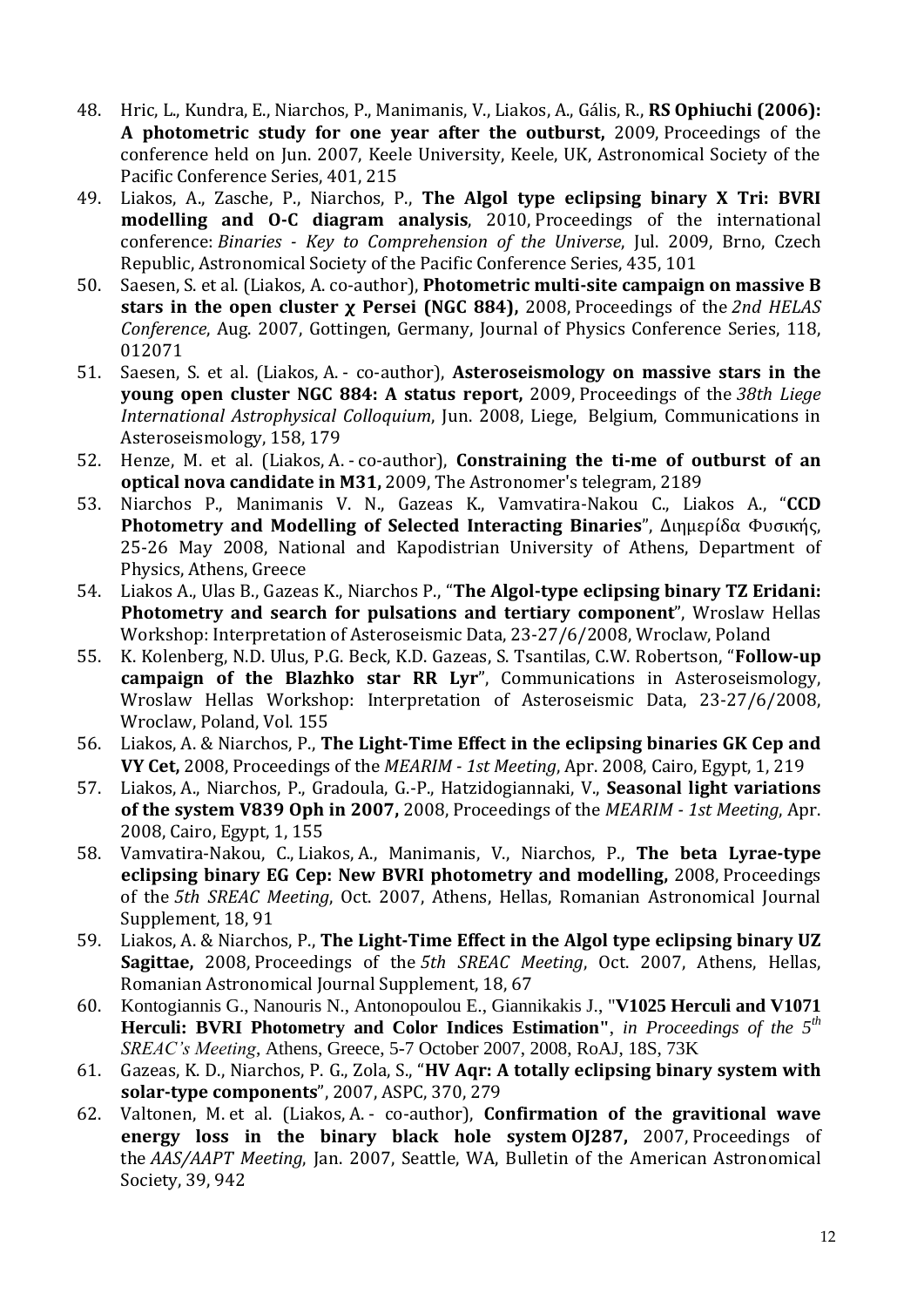- 63. Manimanis, V., Niarchos, P., "**The First BVRI Photometric Study of the Short-Period Algol System DI Hydrae**', in JENAM07 (Joint European and National Astronomical Meeting 2007), Yerevan, Armenia, 20-25 August, 2007
- 64. Vamvatira-Nakou, C., Manimanis, V.N., Niarchos, P.G., "**The Algol-type system IU Per: A photometric study and modelling**", in 8<sup>th</sup> Hellenic Astronomical Conference, 13-15 September, 2007, Thassos, Greece
- 65. Manimanis, V., Niarchos, P., "**The first BVRI photometric study of the near contact binary DF Puppis**'', in 8th Hellenic Astronomical Conference, 13-15 September, 2007, Thassos, Greece
- 66. Manimanis, V.N., Niarchos, P.G., Gazeas, K.D., "**A spot model of the overcontact binary PY Lyrae**", 2006, AIPC, 848, 417
- 67. Gazeas, K.D., Manimanis, V.N., Niarchos, P.G., Vamvatira-Nakou, C., "**CCD photometry and modeling of the ROTSE-1 variable GSC 2534:1121**", 2006, AIPC, 848, 412
- 68. Manimanis, V. N., Niarchos, P. G., "**The first photometric analysis of the near-contact binary V370 Cygni**", in *Binary Stars as Critical Tools and Tests in Contemporary Astrophysics*, International Astronomical Union. Symposium no. 240, held 22-25 August, 2006 in Prague, Czech Republic, S240, p. 131
- 69. Manimanis, V.N., Gazeas, K.D., Niarchos, P.G., "**The near-contact binary systems V1034 Cygni and AX Virginis: New CCD photometry and light curve solution**", 2006, AIPC, 848, 407
- 70. Gazeas, K.D., Manimanis, V.N., Niarchos, P.G., "**New results on the pulsation variable star GSC 4778:0324**", 2006, AIPC, 848, 394
- 71. Reed, M. D.; Zhou, A.-Y.; Harms, S. L.; Wolf, G. W.; Terndrup, D. M.; An, D.; Kilkenny, D.; Chen, C.-W.; Chen, W.-P.; Lin, H.-C.; Zola, S.; Baran, A.; Ogloza, W.; Siwak, M.; Gazeas, K. D.; Niarchos, P. G.. "**Follow-up observations of pulsating subdwarf B stars**", 2006, MmSAI, 77, 476
- 72. Giannakis, O.; Harlaftis, E. T.; Papadimitriou, C.; Niarchos, P. G.; Gazeas, K.; Manimanis, V.; Steeghs, D.; Boffin, H., "**A movie of the accretion disk of dwarf nova EX Draconis**", 2005, ASPC, 330, 385
- 73. Giannakis, O.; Harlaftis, E. T.; Papadimitriou, C.; Niarchos, P. G.; Gazeas, K.; Manimanis, V.; Steeghs, D.; Boffin, H., "**Fourier analysis of EX Draconis high-speed photometry**", 2005, ASPC, 330, 359
- 74. Gazeas, K.D., Niarchos, P.G., "**The Light-Time Effect in SZ Lyn**", 2005, ASPC, 335, 297
- 75. Niarchos, P. G.; Manimanis, V. N.; Gazeas, K. D., "**Physical Parameters of Stars in Close Binaries Derived from Gaia Photometry**", 2005, ESASP, 576, 607
- 76. Gazeas, K.; Niarchos, P., "**CCD photometric study of the overcontact eclipsing binary system V1363 Ori**", 2005, ARBl, 20, 193
- 77. Mikolajewski, M.; Zola, S.; Kurpinska-Winiarska, M.; Galan, C.; Gazeas, K.; Niarchos, P.; Stachowski, G.; Winiarski, M.; Siwak, M.; Drozdz, M.; Ogloza, W.; Majewska, A.; Krzesinski, J.; Drahus, M.; Waniak, W.; Pigulski, A.; Michalska, G.; Kolaczkowski, Z.; Tomov, T.; Graczyk, D.; Gromadzki, M.; Maciejewski, G.; Majcher, A.; Kolev, D.; Dimitrov, D.; Semkov, E.; Bilkina, B.; Dapergolas, A.; Bellas-Velidis, I.; Csak, B.; Gere, B.; Nemeth, P.; Apostolovska, G., "**Photometric observations of two very long period eclipsing binaries: AZ Cas and EE Cep**", 2004, ASPC, 318, 378
- 78. Hric, L.; Gális, R.; Dobrotka, A.; Simon, V.; Petrík, K.; Niarchos, P.; Velic, Z.; Gazeas, K.; Smelcer, L.; Hájek, P.; Sobotka, P.; Koss, K.; Brát, L.; Lomoz, F., "**New Clues on the Model of YY Her after two Seasons**", 2004, RMxAC, 20, 222
- 79. Gazeas, K.D., Niarchos, P.G., "**Discovery of the new variable star GSC 00323:00830**", 6th Hellenic Astronomical Conference, Penteli, Greece, (15-17 Sept. 2003) 2004, hell.conf, 119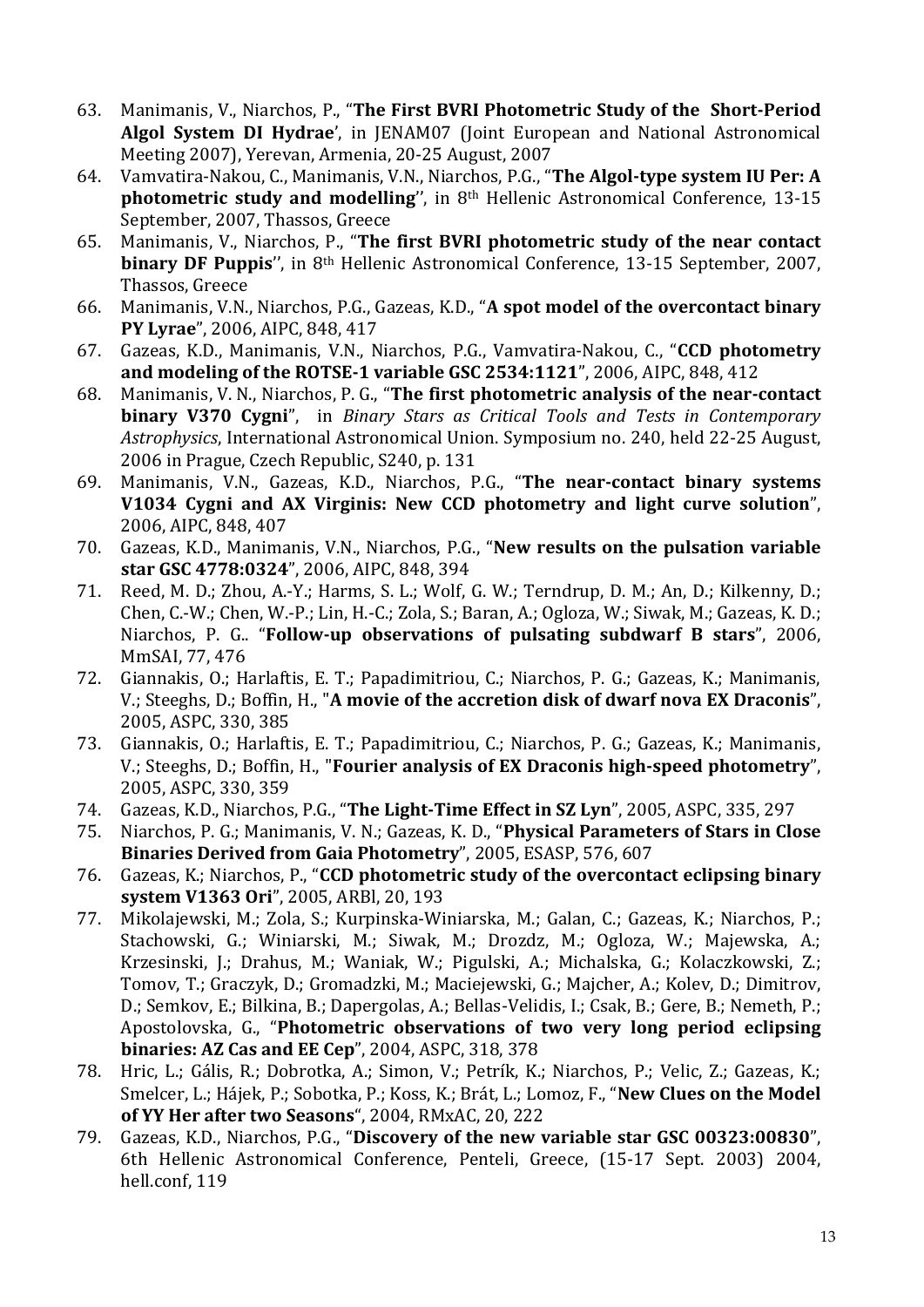- 80. Manimanis, V., Gazeas, K., Niarchos, P.G., "**CCD Photometry and Modelling of the Binary System CC Ser**", 6th Hellenic Astronomical Conference, Penteli, Greece, (15-17 Sept. 2003) 2004, hell.conf, 97
- 81. Gazeas, K., Manimanis, V., Niarchos, P.G., "**CCD Photometry and Modelling of the Binary System V417 Aql**", 6th Hellenic Astronomical Conference, Penteli, Greece, (15- 17 Sept. 2003) 2004, hell.conf, 93
- 82. Hric, L., Galis, R., Niarchos, P.G., "**Activity in the eclipsing Binary UV Leo**", *JENAM 2003*, 25-30 August 2003, Budapest, Hungary
- 83. Hric, L., Galis, R., Niarchos, P., "**Photometric investigation of the near-contact binary FR Ori**", *JENAM 2003*, 25-30 August, Budapest, Hungary
- 84. Yushchenko, A., Chulhee, K., Sergeev, A., Niarchos, P., Manimanis,V., "**Gravitational lensing by globular clusters and Arp objects**", In *High Energy Processes and Phenomena in Astrophysics*, IAU Symposium 214, China 2002, 2003, IAUS, 214, 101
- 85. Niarchos, P.G., Laskarides, P.G., Gazeas, K.D., "CCD Photometric study of variable stars at the Athens University Observatory", in Recent Advances in Mechanics and the Related Fields, Vol. in Honour of Professor C. Goudas, Patras, Greece, 2003
- 86. Gazeas, K.D., Boutsia, K.A., Dimaratou, M.A., "A new CCD photometric study of SZ Lyn", Balkan Summer School, Belogradchik, Bulgaria, 4-10 July 2003
- 87. Andronov, I.L., Antoniuk, K.A., Antoniuk, O.A., Balkanov, A.V., Chinarova, L.L., Efimov, YU.S., Gazeas, K.D., Hric, L., Kolesnikov, S.V., Niarchos, P.G., Ostrova, N.I., Patkos, L., Petrik, K., Pavlenko, E.P., Shakhovskoy, N.M., Tremko, J., Yushchenko, A.V., Zola, S., "Positive vs negative superhumps in dwarf novae and nova-like binary systems", *JENAM 2003,* Budapest, Madarsko*,* 24 - 31 August 2003
- 88. Andronov, I. L.; Baklanov, A. V.; Chinarova, L. L.; Kolesnikov, S. V.; Ostrova, N. I.; Yushchenko, A. V.; Niarchos, P. G.; Gazeas, K. D.; Shakhovskoj, N. M.; Pavlenko, E. P., "**Evolution of superhump characteristics in SU UMa-type and nova-like variables" in " Interplay Between Periodic, Cyclic and Stochastic Variability in Selected Areas of the H-R Diagram"**, ed. by C. Sterken, 2003, ASP Conf. Ser. 292, 313
- 89. Lampens, P., Niarchos, P., Gazeas, K., Van Cauteren, P., Manimanis, V., " **The δ Scuti star GSC 4778 00324: a photometric study based on new observations from the 2002- 2002 campaign**", in "Interplay Between Periodic, Cyclic and Stochastic Variability in Selected Areas of the H-R Diagram'', edited by C. Sterken, ASP Conf. Ser. 292, 133
- 90. Niarchos, P.G., Gazeas, K., Manimanis, V.N., " **Light variations and modelling of the sdB binary HS 0705+6700**", in " Interplay Between Periodic, Cyclic and Stochastic Variability in Selected Areas of the H-R Diagram'', edited by C. Sterken, ASP Conf. Ser. 292, 129
- 91. Gazeas, K. D.; Niarchos, P. G.; Manimanis, V. N., Theodossiou, E., "**An I-Filter Photometric Study of the sdB Binary HS 0705+6700**", in "New Directions for Close Binary Studies: The Royal Road to the Stars". Canakkale, Onsekiz Mart University. Dardanos Canakkale (Turkey) (24-28 June, 2002), 2003, ndcb.conf., 313
- 92. Manimanis, V. N.; Gazeas, K.; Niarchos, P. G., "**The First Ground-Based BVRI CCD Photometry of the Eclipsing Binary V899 Herculis**" in "New Directions for Close Binary Studies: The Royal Road to the Stars". Canakkale, Onsekiz Mart University. Dardanos Canakkale (Turkey) (24-28 June, 2002), 2003, ndcb.conf., 196
- 93. Gazeas K.D., "**Interacting binaries and extrasolar planets: Challenges for VLTI**", 2003, EAS, 6, 273
- 94. Hric, L.; Petrík, K.; Niarchos, P.; Gazeas, K.; Gális, R.; Velic, Z.; Smelcer, L.; Hájek, P.; Koss, K.; Simon, V.; Sobotka, P.; Brát, L.; Lomoz, F., "**YY Herculis - the new eclipsing symbiotic system**", EuroConference on Symbiotic Stars Probing Stellar Evolution, La Palma, Canary Islands, Spain, (27-31 May, 2002) 2003, ASPC, 303, 223